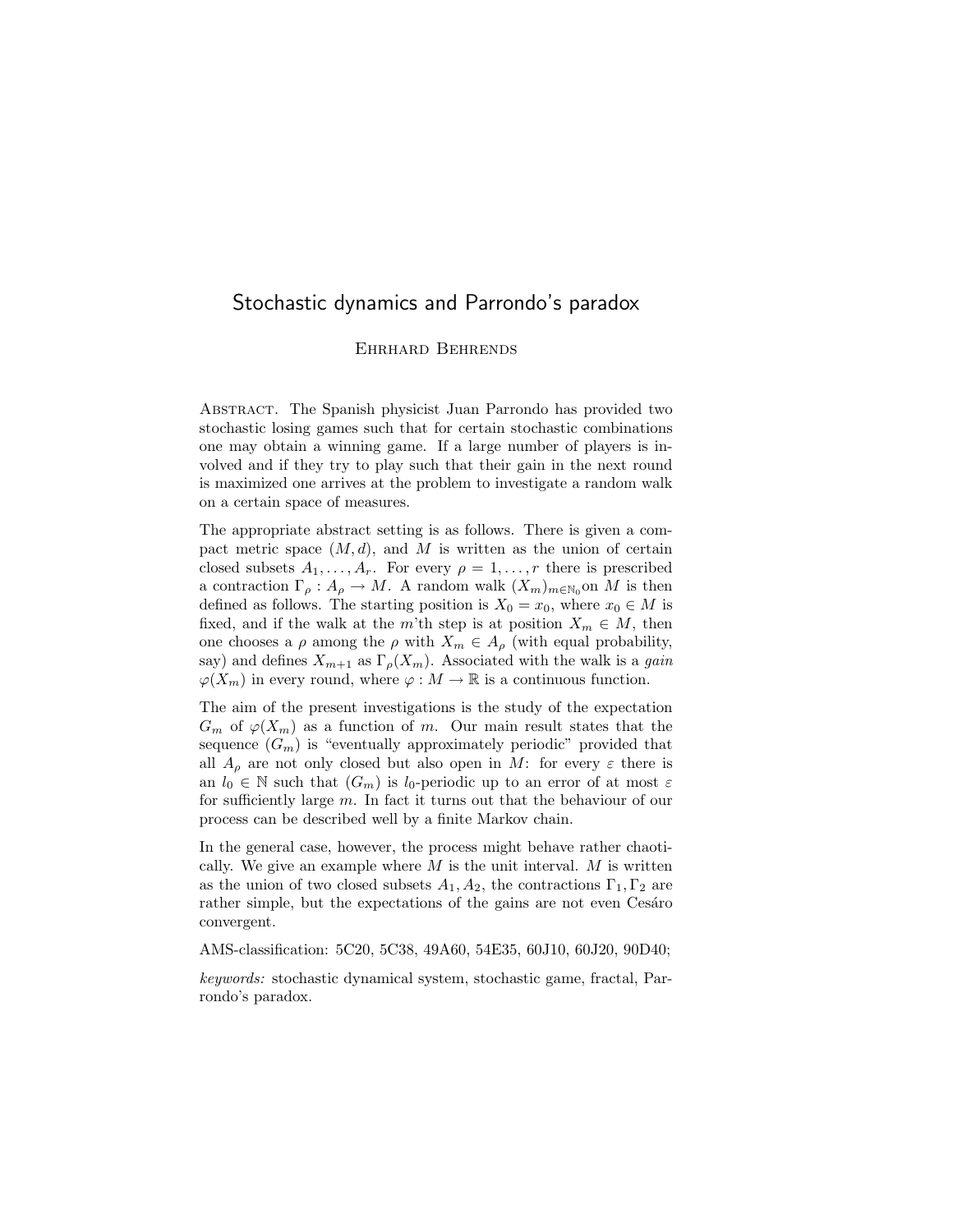### 1. Introduction

A random walk with reward on  $S := \{0, 1, \ldots, s-1\}$  is given by a stochastic matrix  $\mathbf{P} = (p_{ij})_{i,j=0,\dots,s-1}$  and a vector  $\mathbf{w} = (w_0,\dots,w_{s-1})^\top$ . The walk starts at 0, the random steps are driven by **P**, and if the walk is at  $i \in S$ the player gets the reward  $w_i$  (which might be negative).

A Parrondo game is given by r such random walks with reward on S, i.e. by a family  $(\mathbf{P}_{\rho}, \mathbf{w}_{\rho}), \rho = 1, \ldots, r$ . The Spanish physicist J. Parrondo has observed that it is possible that each individual  $(\mathbf{P}_{\rho}, \mathbf{w}_{\rho})$  is "fair"<sup>1</sup>, but that the expectation of the total gain might tend to infinity if one is allowed to switch between the  $(\mathbf{P}_{\rho}, \mathbf{w}_{\rho})$  (stochastically or using a suitable pattern) in every round. For a survey on the original Parrondo paradox we refer the reader to [6], [7], [8], here we follow the more general approach introduced in [2] and [3].

As in  $[5]$  we now imagine that a large number N of players are playing such a Parrondo game. In the limit when N tends to infinity only the proportions of the players who are in state  $i \in S$  are of importance. If these proportions in step m are  $\nu_0, \ldots, \nu_{s-1}$  and if the players decide to play with  $(\mathbf{P}_{\rho}, \mathbf{w}_{\rho}),$  then they will obtain the (normalized) reward  $\langle \mathbf{w}_{\rho}, (\nu_0, \ldots, \nu_{s-1})^{\top} \rangle$ , the scalar product of **w** with  $(\nu_0, \ldots, \nu_{s-1})^\top$ , and in the next round the proportions are the components of the vector  $\mathbf{P}_{\rho}(\nu_0, \ldots, \nu_{s-1})^{\top}$ .

The appropriate abstract setting is the following<sup>2</sup>. Consider a compact metric space  $M$  (which in the present situation is the space of probability measures on S) and contractions  $\Gamma_{\rho}: M \to M$ . In the Parrondo context these are the maps  $\nu \mapsto \mathbf{P}_{\rho} \nu$ ; they are contractions if one assumes that the  $P_{\rho}$  are "sufficiently ergodic" (cf. [2] for details). In addition there are continuous maps  $\varphi_{\rho}: M \to \mathbb{R}$ , the "reward functions", in the Parrondo case one has to define  $\varphi_{\rho} : \nu \mapsto \langle \mathbf{w}_{\rho}, \nu \rangle$ ..

Given the  $M, \Gamma_1, \ldots, \Gamma_r, \varphi_1, \ldots, \varphi_r$  one considers the following walk with rewards on M: start at a fixed  $x_0 \in M$  and choose  $\rho_1 \in \{1, \ldots, r\}$ . Obtain  $\varphi_{\rho_1}(x_0)$  as a reward and move to  $x_1 := \Gamma_{\rho_1}(x_0)$ . Choose there  $\rho_2$ , this amounts in a gain of  $\varphi_{\rho_2}(x_1)$  and the next position will be  $\Gamma_{\rho_2}(x_1)$ . In this way the decisions  $\rho_1, \rho_2, \ldots$  induce a walk on M, and one may consider various scenarios how the  $\rho$  are chosen. [3] contains a systematic investigation of the *optimal gain*: what is the best way to choose the  $\rho$  if one knows in

<sup>&</sup>lt;sup>1</sup>This means that on the long run gains and losses balance.

<sup>2</sup>A similarly general approach to phenomena centering around Parrondo's paradox can be found in [4]. This paper contains a systematic study of situations where "chaos+chaos=order" or "order+order=chaos" can be observed.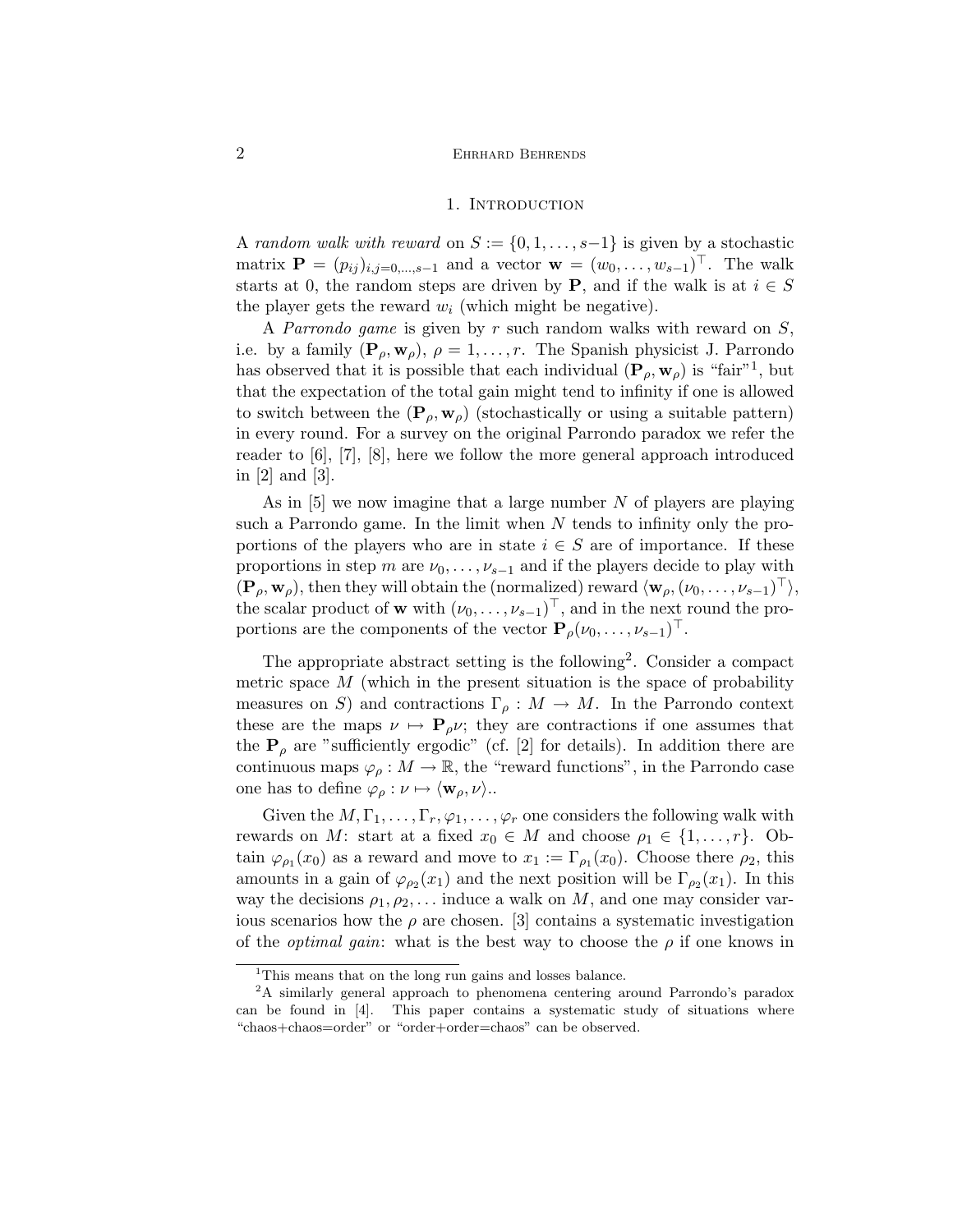advance that m rounds are to be played?

Here we will treat another situation, the players choose the  $\rho$  for the next round on the basis of a *greedy strategy*. More precisely, if  $x \in M$ is the position of the present round, they calculate the numbers  $\varphi_{\rho}(x)$  for  $\rho = 1, \ldots, r$  and decide to choose that  $\rho$  where  $\varphi_{\rho}(x)$  is maximal. If there should be several  $\rho$  where the maximum is assumed they select one among them with uniform probability.

With  $\varphi(x) := \max_{\rho} \varphi_{\rho}(x)$  and  $A_{\rho} := \{x \mid \varphi(x) = \varphi_{\rho}(x)\}\$  this is precisely the situation described in the abstract.

Let  $G_m$  be the expectation of the gain in the m'th round. (The starting position  $x_0$  will be fixed.) Computer simulations have indicated that the sequence  $(G_m)$  has an "eventually quasiperiodic" behaviour. One of the main results of this paper is the assertion that this is in fact true if the  $A_{\rho}$ are not only closed but also open:

**Proposition 3.1:** Under the assumption that all  $A_{\rho}$  are clopen the sequence  $(G_m)$  behaves as follows: for every  $\varepsilon > 0$  there is an  $l_0 \in \mathbb{N}$  such that

$$
|G_{m+k\cdot l_0} - G_m| \le \varepsilon
$$

for all  $k \in \mathbb{N}$  and sufficiently large m.

In general – if the  $A_{\rho}$  are not necessarily clopen – the sequence  $(G_m)$ might be very chaotic. We prove in proposition 4.1 that nearly every zeroone pattern can be realized for suitably defined  $M, \varphi, A_1, \ldots, A_r, \Gamma_1, \ldots, \Gamma_r$ . A detailed case study of the simplest example with non-clopen  $A_\rho$  will also be presented (in proposition 4.2). It concerns the usual Cantor discontinuum. We will show that the  $(G_m)$ -sequence is not necessarily "eventually nearly" periodic", but there remain some regularity properties: the Cesaro limit of the  $(G_m)$  exists so that one has a reasonable notion of an average gain.

The paper is organized as follows. In *section 2* we introduce some notation, also some first examples are discussed. Section 3 contains the main result for the case of clopen  $A_{\rho}$ . In the proof it will be essential that our random walks can be investigated by using something like a "shadow walk" which is a random walk associated with a finite Markov chain. Finally, in section  $\lambda$ , we discuss our counterexamples.

## 2. Preliminaries

It will be convenient for our investigations to consider situations which are slightly more general than that described in the abstract. We replace a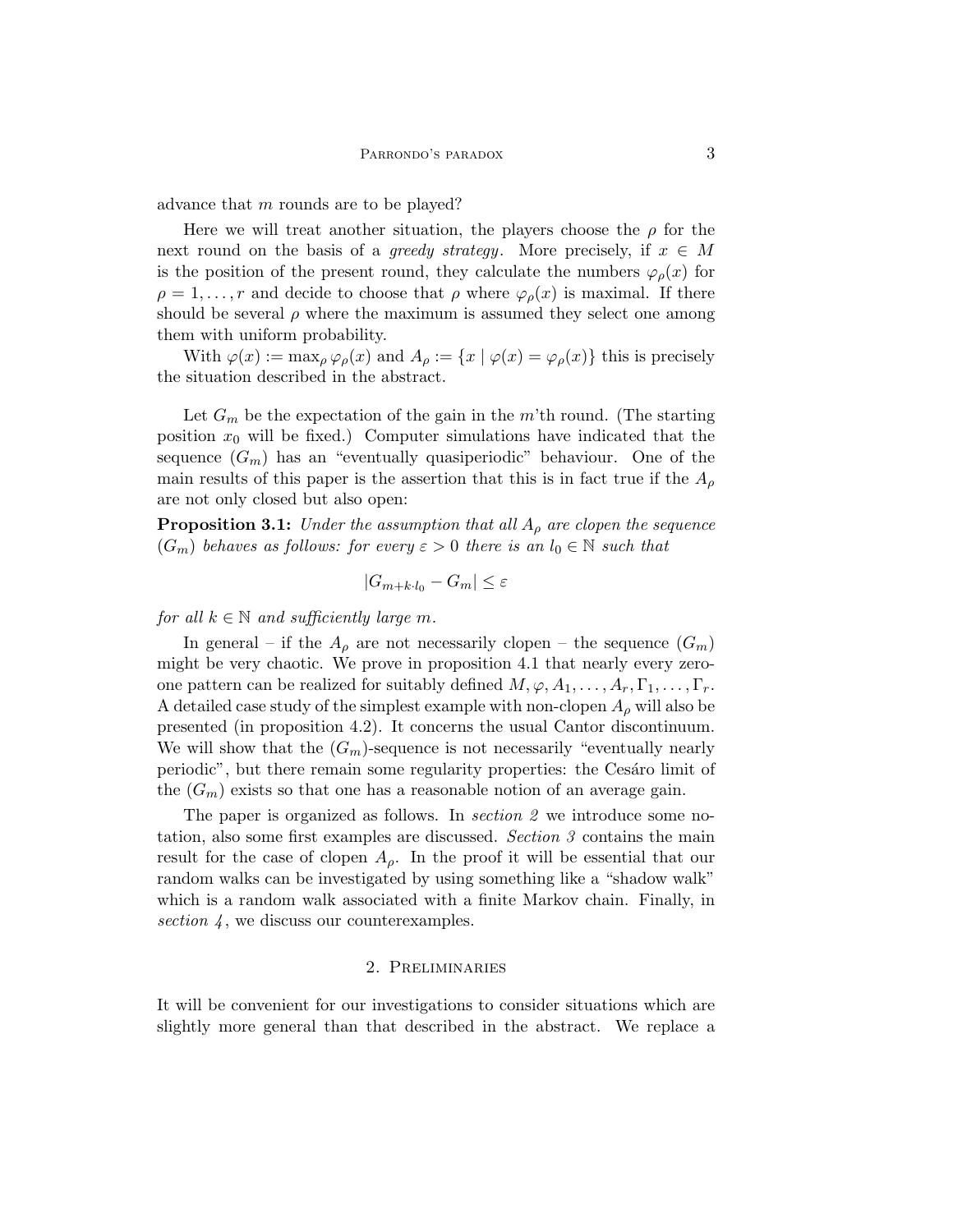uniform selection among the admissible indices by a general probability law.

As before we start with a compact metric space M which is written as  $M = \bigcup_{\rho=1}^r A_\rho$ , where the  $A_\rho$  are (not necessarily distinct) closed subsets of M. For every  $\rho$  there is defined a contraction  $\Gamma_{\rho}: A_{\rho} \to M$ . Let  $L < 1$  be a number such that all  $\Gamma_{\rho}$  are Lipschitz with Lipschitz constant L.

For  $x \in M$  the collection of  $\rho$  with  $x \in A_\rho$  will be called  $\Delta_x$ . Thus the  $\Delta_x$ are nonvoid subsets of  $\{1, \ldots, r\}$ . We now introduce transition probabilities. Suppose that  $\Delta \subset \{1, \ldots, r\}$  is such that  $\Delta = \Delta_x$  for at least one x in  $\sum_{\rho \in \Delta} p_{\rho, \Delta} = 1.$ M. Then there is given a family  $(p_{\rho,\Delta})_{\rho \in \Delta}$  of nonnegative numbers with

If also an  $x_0 \in M$  is fixed, this setting induces a discrete time Markov process  $(X_m)_{m\in\mathbb{N}_0}$  on M: the process starts with  $X_0 = x_0$ , and if the position at "time" m is  $X_m$ , one considers  $\Delta = \Delta_{X_m}$ ; a  $\rho \in \Delta$  is chosen using the distribution defined by the  $(p_{\rho,\Delta})_{\rho\in\Delta}$ , and  $X_{m+1}$  is then defined as  $\Gamma_{\rho}(X_m)$ . For the sake of easy reference we introduce the following

**Definition 2.1.** The family  $(M,(A_\rho),(\Gamma_\rho), (p_{\rho,\Delta}), x_0)$  will be called a Markov chain induced by contractions.

Usually there will also be given a continuous reward function  $\varphi : M \to \mathbb{R}$ . Our results will concern the structure of the sequence  $(G_m)_{m\in\mathbb{N}_0}$ , where  $G_m$ is the expectation of  $\varphi(X_m)$ .

## Examples:

1. As a first example we consider the case when  $r = 1$ . There is only one A and only one contraction  $\Gamma$ . Then the random walk is given by the sequence  $x_0, \Gamma_1(x_0), \Gamma_1^2(x_0), \ldots$  It converges geometrically fast to the unique fixed point  $\pi_1$  of  $\Gamma_1$ . Therefore the sequence  $(G_m)$  tends to  $\varphi(\pi_1)$ , and in particular it is "eventually quasiperiodic" (with  $l_0 = 1$  for every  $\varepsilon$ ).

2. Next we suppose that the  $A_{\rho}$  are pairwise disjoint, it follows that the  $A_{\rho}$ are clopen. Denote the positive number

$$
\min\{d(x,y) \mid x \in A_{\rho}, y \in A_{\rho'}, \text{ where } 1 \leq \rho < \rho' \leq r\}
$$

by  $\delta_0$ . We observe that the  $B_{\rho,\rho'} := \Gamma_{\rho}^{-1}(A_{\rho'})$  have mutual distance  $\delta_0/L$ . Consequently, by passing from the  $A_{\rho}, \Gamma_{\rho}$  to the  $B_{\rho,\rho'}$  and the restrictions of the  $\Gamma_{\rho}$  to the  $B_{\rho,\rho'}$ , we may assume without loss of generality that the range of  $\Gamma_{\rho}$  is contained in only one  $A_{\rho'}$ . Thus there is a function  $\tau: \{1, \ldots, r\} \to$  $\{1,\ldots,r\}$  such that  $\Gamma_\rho$  may be regarded as a mapping from  $A_\rho$  to  $A_{\tau(\rho)}$ .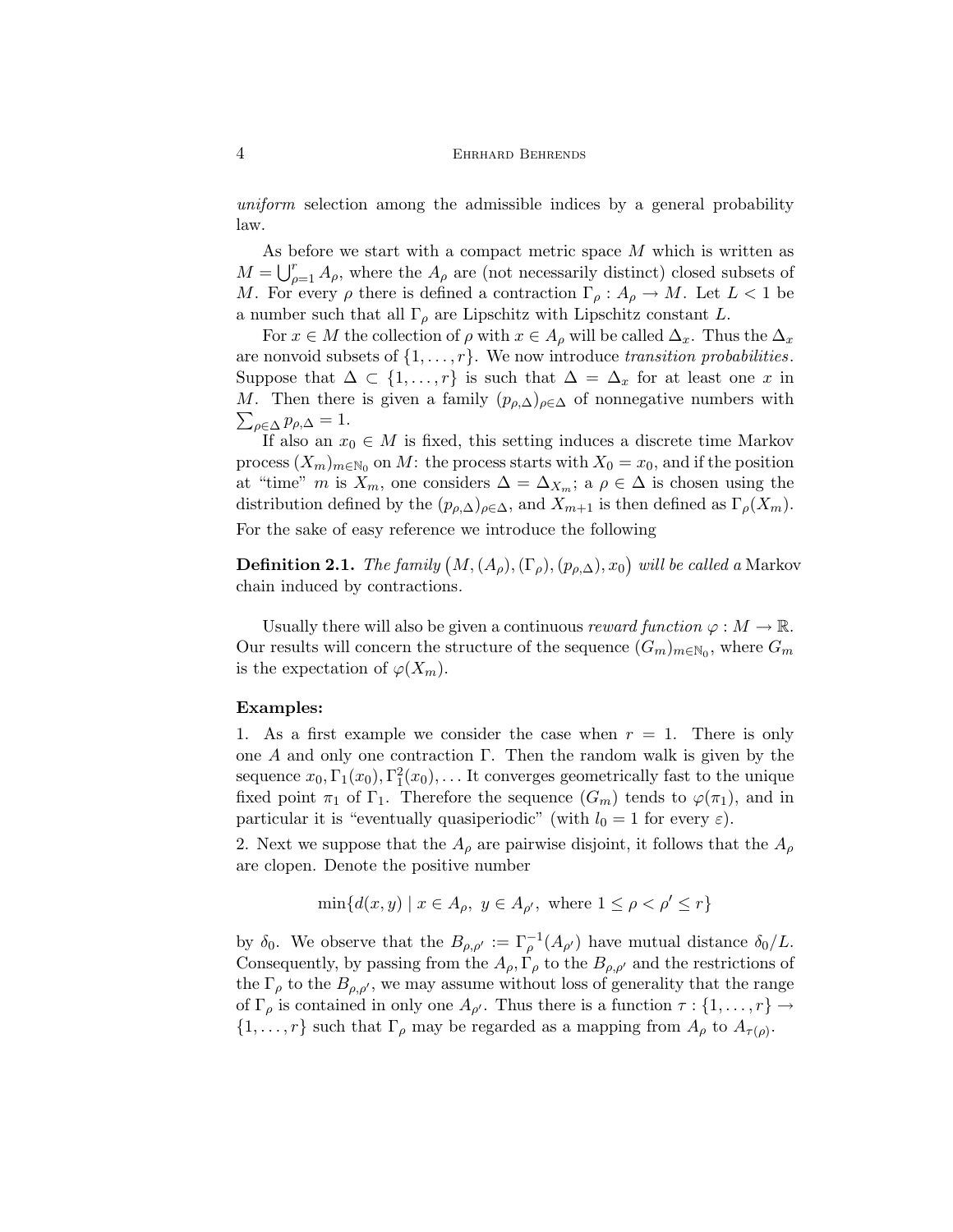For every  $\rho_0$  the sequence  $\rho_0, \tau(\rho_0), \tau^2(\rho_0), \ldots$  is eventually periodic: there are  $k_0, l_0$  such that  $\tau^{k+l_0}(\rho_0) = \tau^k(\rho_0)$  for every k with  $k \geq k_0$ ; this follows immediately from the fact that  $\{1, \ldots, r\}$  is finite. Put

$$
\rho_1 := \tau^{k_0+1}(\rho_0), \ \rho_2 := \tau^{k_0+2}(\rho_0), \ldots, \ \rho_{l_0} := \tau^{k_0+l_0}(\rho_0).
$$

In particular we consider  $\rho_0$  such that  $x_0 \in A_{\rho_0}$ . We have  $X_1 = \Gamma_{\rho_0}(x_0)$ ,  $X_2 = \Gamma_{\tau(\rho_0)} \Gamma_{\rho_0}(x_0), \ldots$  so that (after  $k_0$  steps) the walk  $(X_m)$  is given by applying the maps  $\Gamma_{\rho_1}, \ldots, \Gamma_{\rho_{l_0}}$  again and again. Because the product of  $l_0$  $\Gamma$ 's is a contraction this means that – up to an error which tends to zero fast – the  $(X_m)$  describe a cyclic walk through the fixed points of  $\Gamma_{\rho_{l_0}} \circ \Gamma_{\rho_{l_0-1}} \circ$  $\cdots \circ \Gamma_{\rho_1}, \Gamma_{\rho_1} \circ \Gamma_{\rho_{l_0}} \circ \Gamma_{\rho_{l_0-1}} \circ \cdots \circ \Gamma_{\rho_2}, \ldots, \Gamma_{\rho_{l_0-1}} \circ \Gamma_{\rho_{l_0-2}} \circ \cdots \circ \Gamma_{\rho_1} \circ \Gamma_{\rho_{l_0}}.$ 

Again it follows that the sequence  $(G_m)$  of expected gains is eventually quasiperiodic. (Here it is important that  $\varphi$  is uniformly continuous.)

3. Consider a finite Markov chain with state space  $S = \{0, \ldots, s-1\}$  which is given by a stochastic matrix  $\mathbf{P} = (p_{ij})_{i,j=0,\dots,s-1}$ ; it is assumed that the starting position is  $0 \in S$ . We define  $M := S$  and provide M with the discrete metric. M is written as the union of the singletons  $\{i\}$ , where each of the  $\{i\}$  is repeated s times:  $M = \bigcup_{\rho=1}^r A_\rho$ , with  $r = s^2$ ,  $A_1 = \cdots =$  $A_s = \{0\}, A_{s+1} = \cdots = A_{2s} = \{1\}, \ldots, A_{s^2 - s + 1} = \cdots = A_{s^2} = \{s-1\}.$  The family of  $\Gamma_{\rho}$  is the family of all possible maps from arbitrary  $\{i\}$  to arbitrary  ${j}: \Gamma_{1+is+j}$  maps  ${i}$  to  ${j}$ . Finally, if  $\Delta$  is a subset of  ${1, ..., r}$  of the form  $\{is + 1, is + 2, \ldots, is + s\}$ , then  $p_{\rho, \Delta} := p_{ij}$ , if  $\rho = 1 + is + j$ .

Then the random walk associated with the chain is identical with the random walk induced by  $(M, (A_{\rho}), (\Gamma_{\rho}), (p_{\rho,\Delta}), x_0 = 0).$ 

To put it otherwise: our notion of "Markov chains induced by contractions" contains the finite Markov chains with a fixed starting state as a special case.

Now let also a vector  $\mathbf{w} = (w_0, \dots, w_{s-1})^\top$  be given (this corresponds to the function  $\varphi$  in our approach). Along with the walk one gets rewards, if the walk passes through  $i$  one obtains  $w_i$ . It follows easily from the elementary theory of finite Markov chains that the expected gain  $G_m^S$  in the m'th round is the inner product of **w** with the first row of  $\mathbf{P}^m$ , i.e.,

$$
G_m^S = \langle \mathbf{w}, \mathbf{P}^m \mathbf{e}_0 \rangle, \text{ with } \mathbf{e}_0 = (1, 0, \dots, 0)^\top.
$$

To continue our analysis we recall that the state space S of a finite Markov chain can be decomposed as  $T \cup S_1 \cup \cdots \cup S_l$ , where T corresponds to the transient states and the  $S_{\lambda}$  are minimal invariant. Further, for each λ, all *i* ∈ S<sub>λ</sub> have the same period c<sub>λ</sub>, and S<sub>λ</sub> is the disjoint union of c<sub>λ</sub>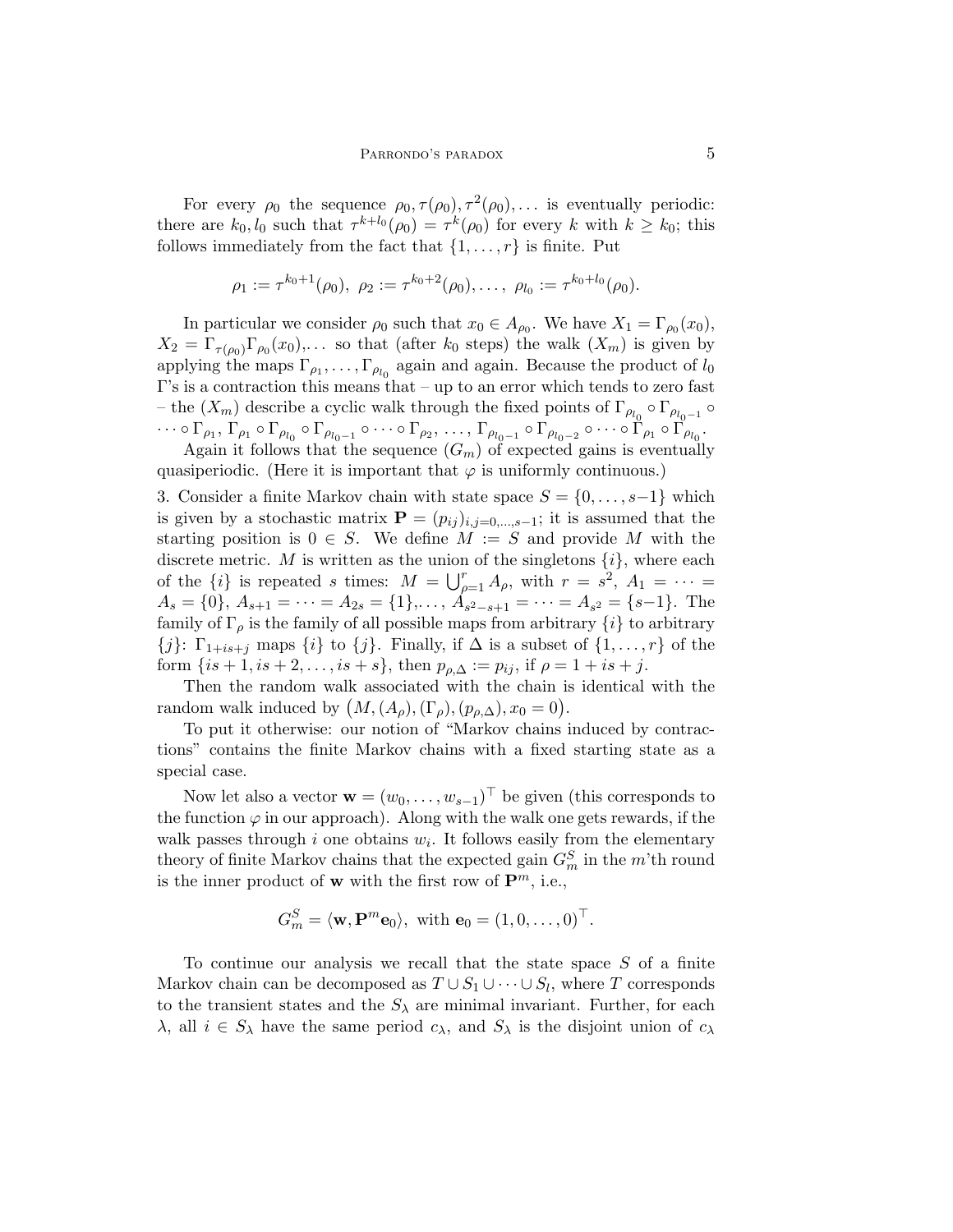subsets such that each of them is invariant with respect to  $P^{c_{\lambda}}$ , and the restriction leads to an ergodic and aperiodic chain<sup>3</sup>. Since for an ergodic and aperiodic chain **P** the sequence  $(\mathbf{P}^n)$  converges, this has an important consequence:

There exists an  $l_0 > 0$  such that for every  $\varepsilon > 0$  one can find an  $m_0$  such that  $\mathbf{P}^{m+k \cdot l_0}$  is  $\varepsilon$ -close to  $\mathbf{P}^m$  whenever  $m \geq m_0$  and  $k = 1, 2, \ldots$  (Here "distance" refers to any matrix norm.)

The period  $l_0$  can be taken to be the smallest common multiple of the periods of the  $i \in S$ .

It follows that the sequence  $(G_m^S)$  is again eventually quasiperiodic<sup>4</sup>.

4. Now we consider the case when all  $A_{\rho}$  coincide with M. Only the  $p_{\rho,\Delta}$ with  $\Delta = \{1, \ldots, r\}$  will be of importance. We denote these numbers by  $p_1, \ldots, p_r$ , and we assume that all of them are strictly positive.

A similar situation has been investigated in [3], there it has been shown that the set of fixed points of finite products of the  $\Gamma_\rho$  plays a crucial role:

Denote, for  $\rho_1, \ldots, \rho_l \in \{1, \ldots, r\}$ , by  $\pi_{\rho_1 \cdots \rho_l}$  the fixed point of  $\Gamma_{\rho_1} \circ \cdots \circ \Gamma_{\rho_l}$ . By F we mean the closure of the set

$$
\{\pi_{\rho_1\cdots\rho_l} \mid l=1,2,\ldots, \ \rho_1,\ldots,\rho_l=1,\ldots,r\}.
$$

Then the random walk  $(X_m)$  will "converge" to F: the distance of  $X_m$  to F tends to zero.

Also,  $F$  is an invariant set, a walk which starts in  $F$  will never leave this set.

Thus, if only the long term behaviour is to be investigated, one may assume without loss of generality that  $x_0$  lies in  $F$ .

Let's analyse the average gain sequence  $(G_m)$  associated with a contin-

<sup>&</sup>lt;sup>3</sup>For a proof of this structure theorem we refer the reader to chapter 7 in [1].

<sup>&</sup>lt;sup>4</sup>In fact the result is stronger: in this special case the period  $l_0$  does not depend on  $\varepsilon$ .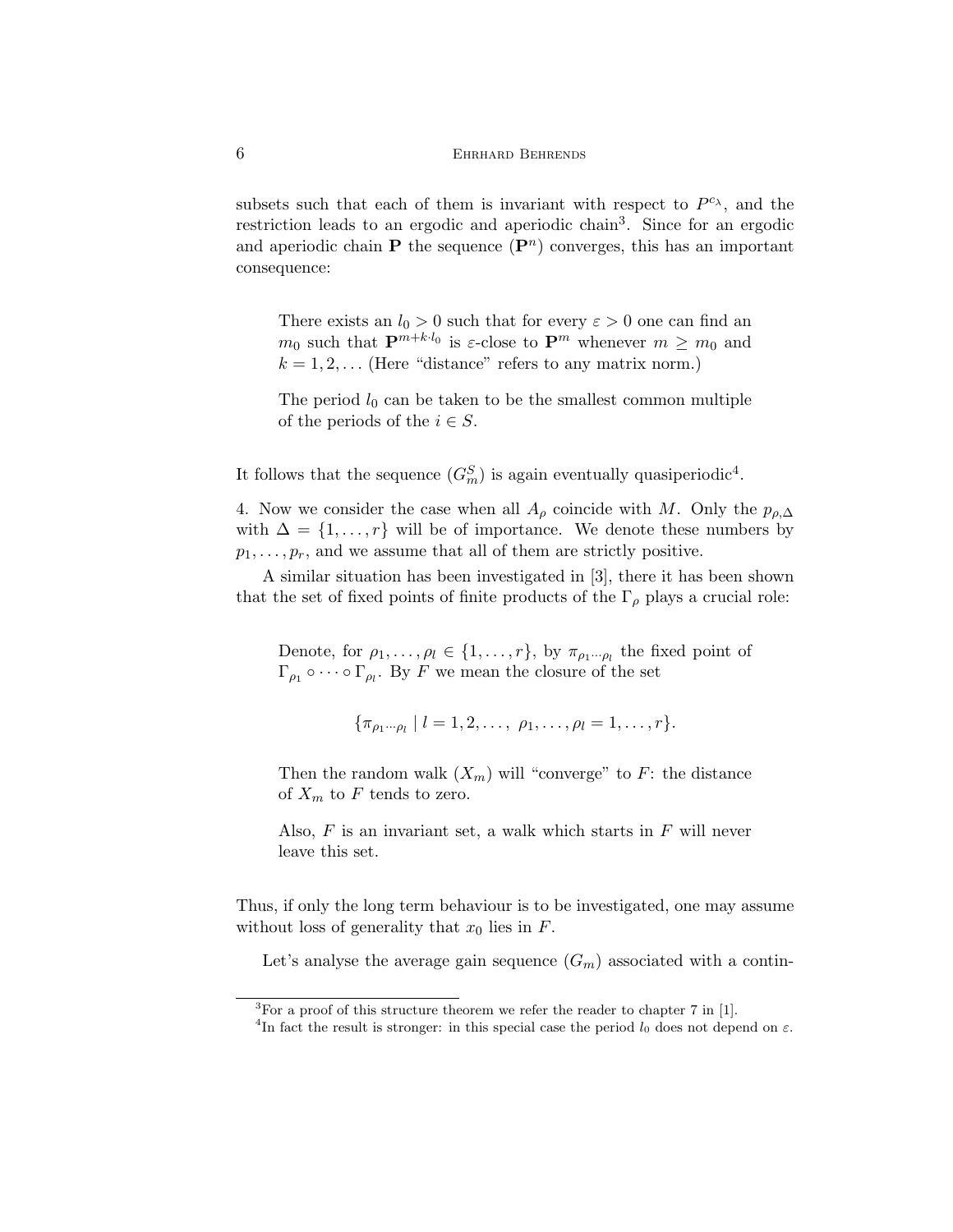uous gain function  $\varphi$ . One has

$$
G_0 = \varphi(x_0)
$$
  
\n
$$
G_1 = \sum_{\rho_1=1}^r p_{\rho_1} \varphi(\Gamma_{\rho_1}(x_0))
$$
  
\n
$$
G_2 = \sum_{\rho_1,\rho_2=1}^r p_{\rho_1} p_{\rho_2} \varphi(\Gamma_{\rho_1} \circ \Gamma_{\rho_2}(x_0))
$$
  
\n
$$
\vdots = \vdots
$$
  
\n
$$
G_m = \sum_{\rho_1,\ldots,\rho_m=1}^r p_{\rho_1} \cdots p_{\rho_m} \varphi(\Gamma_{\rho_1} \circ \cdots \circ \Gamma_{\rho_m}(x_0)).
$$

Now let  $\varepsilon > 0$  be given. We first choose  $\varepsilon' > 0$  such that  $d(x, y) \leq \varepsilon'$ implies  $|\varphi(x) - \varphi(y)| \leq \varepsilon$ . Then a  $k_0$  is selected with the property that  $\Gamma_{\rho_1} \circ \cdots \circ \Gamma_{\rho_m}(x_0)$  is  $\varepsilon'$ -close to  $\pi_{\rho_1 \cdots \rho_{k_0}}$  uniformly in  $\rho_1, \ldots, \rho_m$  (for  $m \geq k_0$ ); this is possible since M is bounded and the  $\Gamma_{\rho}$  are uniformly Lipschitz. Consequently

$$
\left| G_m - \sum_{\rho_1, \dots \rho_{k_0} = 1}^r p_{\rho_1} \cdots p_{\rho_{k_0}} \varphi(\pi_{\rho_1 \cdots \rho_{k_0}}) \right| \leq \varepsilon
$$

for  $m \geq k_0$ , and this shows that  $(G_m)$  is convergent (and therefore in particular eventually quasiperiodic also in this case).

What is the limit? We provide  $\{1, \ldots, r\}$  with the measure P defined by  $P({\rho}) := p_{\rho}$  and consider on  ${1, \ldots, r}^{\mathbb{N}_0}$  the product measure  $P_{\infty}$ associated with countably many independent copies of  $P$ . As in [3] we define a map  $\Phi: \{1, \ldots, r\}^{\mathbb{N}_0} \to F$  by

$$
\Phi(\rho_1, \rho_2, \ldots) := \lim_{l \to \infty} \pi_{\rho_1 \cdots \rho_l}.
$$

Then, if  $\mu$  denotes the image measure of  $P_{\infty}$  on M (i.e.,  $\mu(B) := P_{\infty}(\Phi^{-1}(B))$ for Borel sets  $B \subset M$ ), then it can deduced easily from the preceding calculations that

$$
\lim_{m} G_{m} = \int_{M} \varphi(x) \mu(dx).
$$

In the last example we have seen that – by passing from  $M$  to  $F$  – the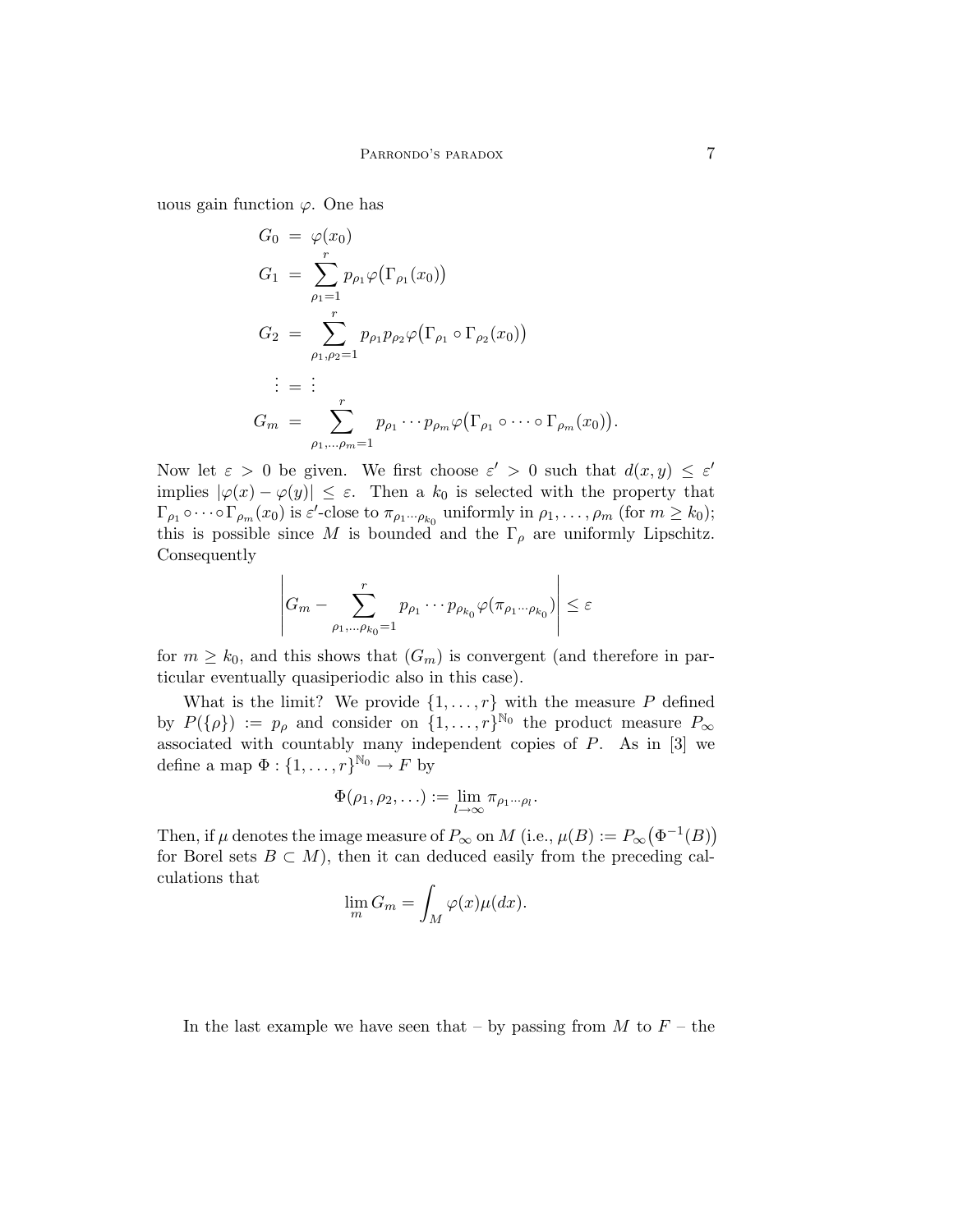essential aspects of a problem sometimes can be analysed on a much smaller set. This is true also in the present context.

To motivate the next definition consider the following situation.  $M$  is the interval  $[0, 2]$ , and we define

$$
A_1 = [0, 1], A_2 = [1, 2], x_0 = 0,
$$
  

$$
\Gamma_1: A_1 \to M, x \mapsto 1, \Gamma_2: A_2 \to M, x \mapsto (x + 4)/3.
$$

The  $A_1, A_2$  are not clopen. However, if we replace  $A_1$  by  $\tilde{A}_1 := \{0, 1\},\$  $A_2$  by  $\tilde{A}_2 := \{1, \Gamma_2(1), \Gamma_2^2(1), \Gamma_2^3(1), \ldots, 2\}$  and M by  $\tilde{M} = \tilde{A}_1 \cup \tilde{A}_2$ , then we arrive at a chain where the walk is identical with that of the original model but the  $\tilde{A}_{\rho}$  are now clopen.

In the general case the construction is as follows:

**Lemma 2.2.** Let  $(M, (A_\rho), (\Gamma_\rho), (p_{\rho,\Delta}), x_0)$ , a Markov chains induced by contractions as in definition 2.1, be given.

- 1. A finite sequence  $\rho_1, \ldots, \rho_l$  is called admissible, if  $x_0 \in A_{\rho_1}, \Gamma_{\rho_1}(x_0) \in$  $A_{\rho_2}, \ldots, \Gamma_{\rho_{l-1}} \circ \cdots \circ \Gamma_{\rho_1}(x_0) \in A_{\rho_l}$ . This means that in a concrete realization of the walk it might really happen that the choice of indices is  $\rho_1, \ldots, \rho_l$ .
- 2. Let M' denote the collection of  $x_0$  together with all  $\Gamma_{\rho_{l-1}} \circ \cdots \circ \Gamma_{\rho_1}(x_0)$ , where  $\rho_1, \ldots, \rho_l$  range over all admissible sequences. We further define  $\tilde{M}$  as the closure of  $M'$  and  $\tilde{A}_{\rho}$  as the closure of  $A_{\rho} \cap M'$ . The map  $\tilde{\Gamma}_{\rho}$  is the restriction of  $\Gamma_{\rho}$  to  $\tilde{A}_{\rho}$ .

We claim that  $(\tilde{M}, (\tilde{A}_{\rho}), (\tilde{\Gamma}_{\rho}), (p_{\rho,\Delta}), x_0)$  is a Markov chain induced by contractions which has the same stochastic behaviour as the original one. The new chain is called the reduced model of the original chain  $(M, (A_\rho), (\Gamma_\rho), (p_{\rho,\Delta}), x_0).$ 

*Proof.* It is clear that  $\tilde{M}$  is the union of the  $\tilde{A}_{\rho}$ . It only remains to show that the range of the  $\tilde{\Gamma}_{\rho}$  lies in  $\tilde{M}$ . But, by the definition of  $M'$ ,  $\tilde{\Gamma}_{\rho}$  maps  $M' \cap A_{\rho}$  to  $M'$ . Therefore, since  $\Gamma_{\rho}$  is continuous, the range of  $\tilde{\Gamma}_{\rho}$  must lie in  $M$ .

Since every concrete realization of a walk stays in  $M'$ , and since, for  $x \in M'$ , one has

$$
\{\rho \mid x \in A_{\rho}\} = \{\rho \mid x \in \tilde{A}_{\rho}\},\
$$

the reduced model and the original one give rise to the same walks with the same probabilities.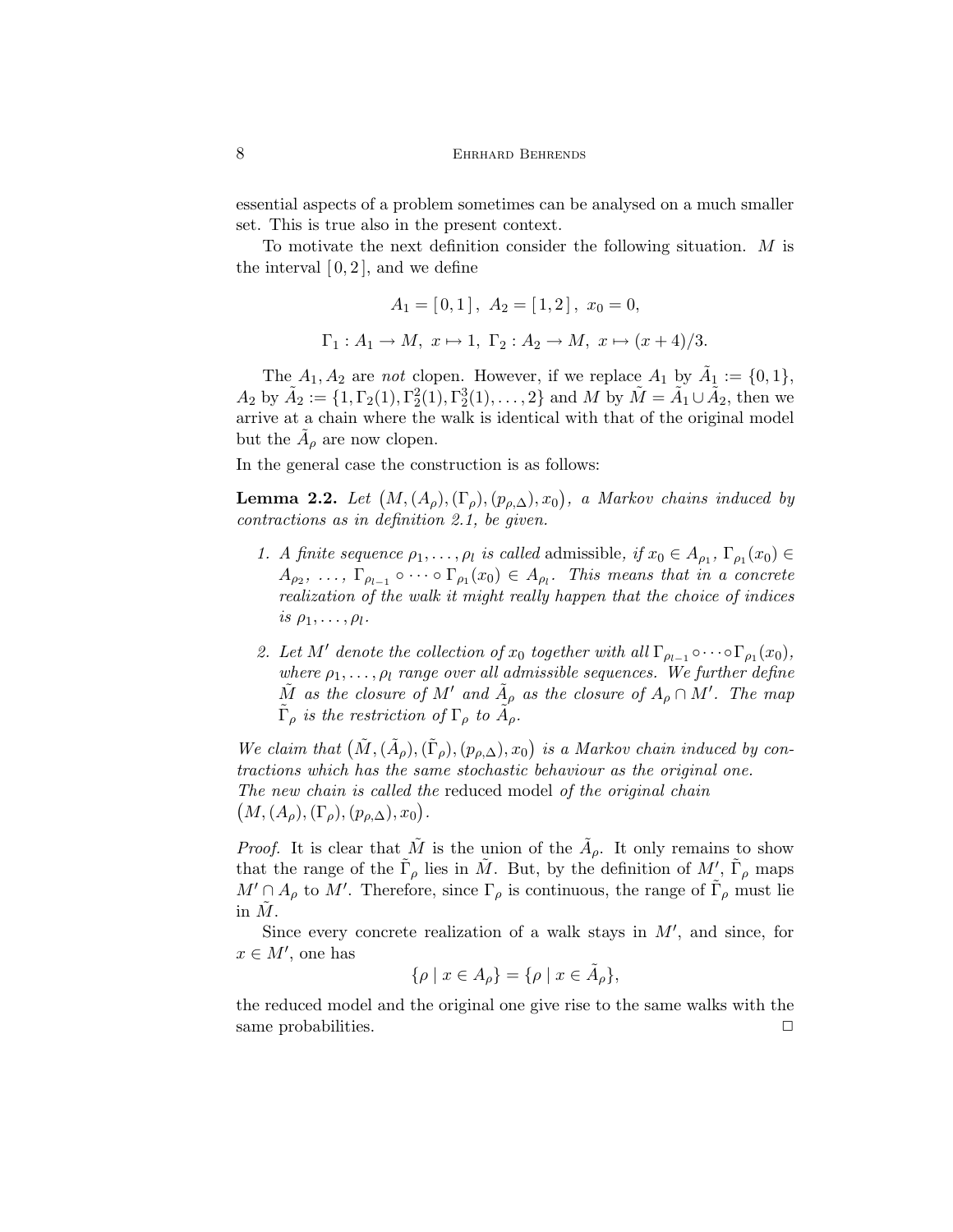### 3. THE CASE OF CLOPEN  $A_{\rho}$

The following proposition applies if the  $A_{\rho}$  are particularly simple<sup>5</sup>. The examples 1 to 4 from the last section are special cases of this situation.

The counterexamples which will be presented in section 4 show that in the general case a similar behaviour is not to be expected.

**Proposition 3.1.** Let  $(M, (A_{\rho}), (\Gamma_{\rho}), (p_{\rho,\Delta}), x_0)$ , a Markov chain induced by contractions, be given such that the  $A_{\rho}$  are clopen. Further, there is prescribed a continuous gain function  $\varphi : M \to \mathbb{R}$ , and as above  $G_m$  denotes the expected gain in the m'th round.

Then, for every  $\varepsilon > 0$ , there are  $l_0, m_0 \in \mathbb{N}$  such that

$$
|G_{m+k\cdot l_0} - G_m| \le \varepsilon
$$

for  $m \geq m_0$  and  $k = 1, 2, \ldots$ : the sequence  $(G_m)$  is eventually quasiperiodic.

The proof will be given later, it will be convenient to prove some preliminary results first. The idea is to reduce the assertion to the case of finite Markov chains (cf. example 3 of section 2).

**Lemma 3.2.** Let a compact metric space  $(M, d)$  be written as  $M = \bigcup_{\rho=1}^r A_\rho$ with clopen  $A_{\rho}$ . We claim that there exists a  $\delta > 0$  such that  $\Delta_x = \Delta_y$  for all  $x, y \in M$  with  $d(x, y) \leq \delta$ . (As before,  $\Delta_x$  denotes the set  $\{\rho \mid x \in A_\rho\}$ .)

*Proof.* If the assertion were false one could find  $(x_n)$  and  $(y_n)$  such that  $d(x_n, y_n) \to 0$ , but  $\Delta_{x_n} \neq \Delta_{y_n}$  for every n. Since M is compact, we may assume that there is an  $\hat{x}$  such that  $x_n \to \hat{x}$  and  $y_n \to \hat{x}$ . This already leads to a contradiction: since the  $A_{\rho}$  are open, one has  $\Delta_{\hat{x}} \subset \Delta_{x_n}, \Delta_{y_n}$ for sufficiently large n, and since they are closed, the sets  $\Delta_{x_n}, \Delta_{y_n}$  are eventually subsets of  $\Delta_{\hat{x}}$ . (Alternatively one could argue that the function  $x \mapsto \Delta_x$  is locally constant since the  $A_\rho$  are clopen. Therefore it must be "uniformly locally constant" by the compactness of  $M$ .)  $\Box$ 

The number  $\delta$  from the preceding lemma will be fixed throughout. With an arbitrary  $\eta > 0$  which satisfies  $\eta \leq \delta$  (it will be specified later) we consider an  $\eta$ -net  $z_0, \ldots, z_{s-1}$  in M: this means that for every  $x \in M$  there is an i with  $d(x, z_i) \leq \eta$ . Such a net exists since M is compact. We suppose that  $d(x_0, z_0) \leq \eta$ , where  $x_0$  is the starting position.

<sup>5</sup>Of course it suffices to assume that the conditions are met in the reduced model introduced in lemma 2.2.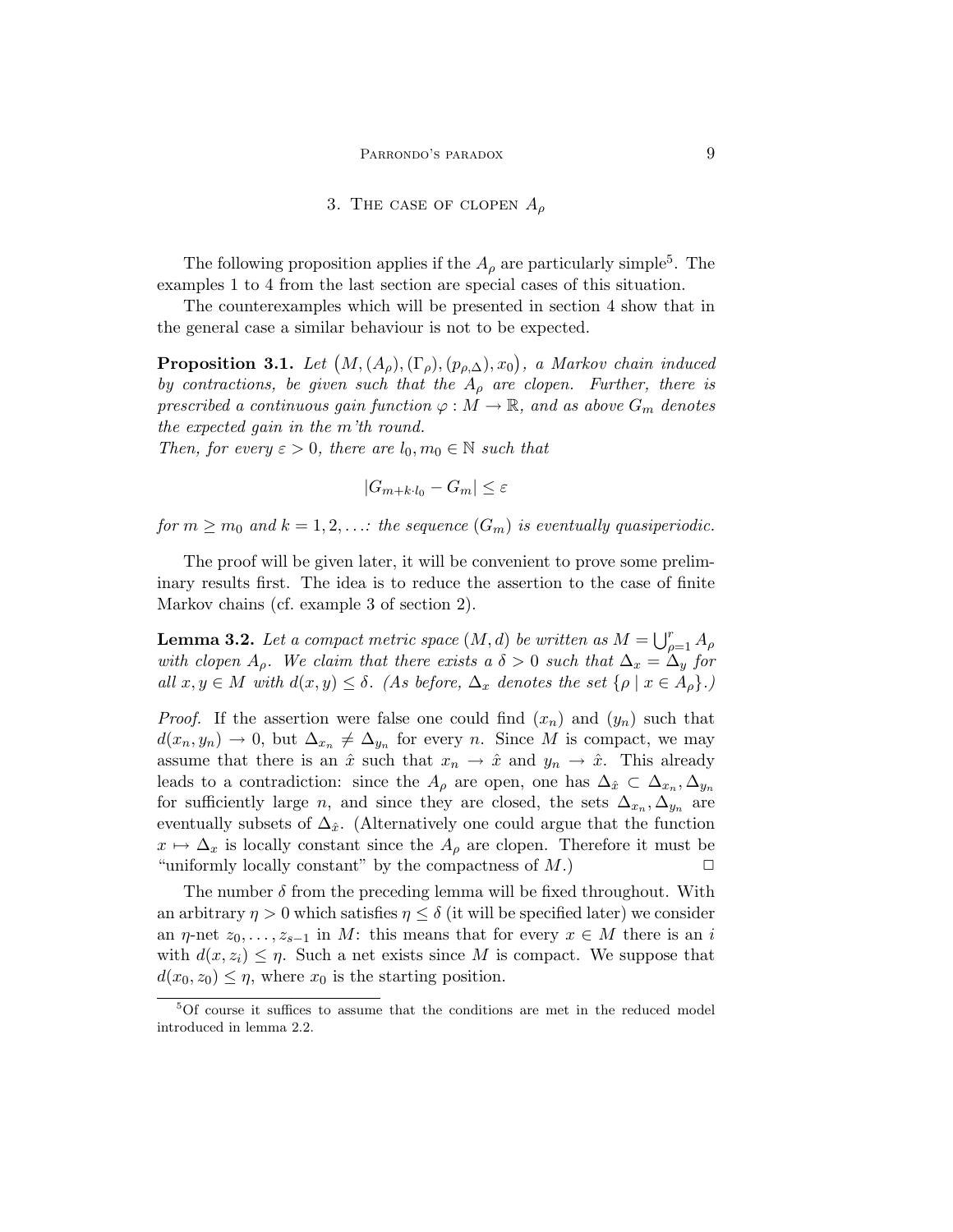We will define a finite Markov chain with state space  $S = \{0, \ldots, s-1\}$ and starting position 0 as follows. If  $i \in S$  is given, consider the set  $\Delta_{z_i}$ . For  $\rho \in \Delta_{z_i}$  calculate  $\Gamma_{\rho} z_i$ . We may choose a j with  $d(\Gamma_{\rho}(z_i), z_j) \leq \eta$ . In fact there might be several candidates  $z_i$ , but we fix one for every pair  $(i, \rho)$ with  $z_i \in A_\rho$ . (To put it more formally, we fix once and for all a function

$$
J: \{(i,\rho) \mid \rho \in \Delta_{z_i}\} \to S
$$

such that always  $d(\Gamma_\rho(z_i), z_{J(i,\rho)}) \leq \eta$ .)

After this preparation we can introduce the transition probabilities  $p_{ij}$ . For  $i, j \in S$  we put

$$
p_{i,j} := \sum_{\rho \in \Delta_{z_i}, J(i,\rho)=j} p_{\rho,\Delta_{z_i}},
$$

where as usual the empty sum is zero by definition.

One should not be confused by the rather technical approach. The idea is simple: First one fixes once and for all a j for  $(i, \rho)$  such that  $\Gamma_{\rho}(z_i)$  is mapped close to  $z_i$ , and then one collects probabilities;  $p_{ij}$  is the probability that for the original situation a  $\rho$  is chosen such that  $z_j$  is the distinguished approximation of  $\Gamma_\rho(z_i)$ .

We observe that  $\mathbf{P} := (p_{ij})$  is a stochastic matrix. This follows at once from the fact that  $\sum_{\rho \in \Delta_{z_i}} p_{\rho, \Delta_{z_i}} = 1$ .

It now will be shown that the stochastic behaviour of the chain associated with  $(S, P)$  approximates the behaviour of the walk  $(X_m)$  associated with  $(M,(A_\rho),(\Gamma_\rho),(\rho_\rho^{\Delta}),x_0)$  provided that  $\eta$  is sufficiently small. More precisely: We will consider on S the gain vector  $\mathbf{w} = (w_0, \dots, w_{s-1})^\top$  defined by  $w_i := \varphi(z_i)$ , and we will compare the  $G_m$  with the  $G_m^S$ , where  $G_m^S$  is the gain in the m'th round associated with  $(S, P, w)$  (cf. example 3 from section 2).

**Lemma 3.3.** For every  $\varepsilon > 0$  one may choose  $\eta > 0$  so small that

$$
|G_m - G_m^S| \le \varepsilon
$$

for every m.

*Proof.* Recall that  $L < 1$  denotes a number such that all  $\Gamma_\rho$  are contractions with Lipschitz constant L. Now suppose that  $\varepsilon$  is a given positive number. We choose  $\varepsilon' > 0$  such that  $d(x, y) \leq \varepsilon'$  always yields  $|\varphi(x) - \varphi(y)| \leq \varepsilon$ . Without loss of generality it will be assumed that  $\varepsilon' \leq \delta$ . Thus, if  $d(x, z_i) \leq$  $\varepsilon'$  for certain  $x, z_i$ , we know that  $x$  and  $z_i$  will lie in the same  $A_\rho$ . Suppose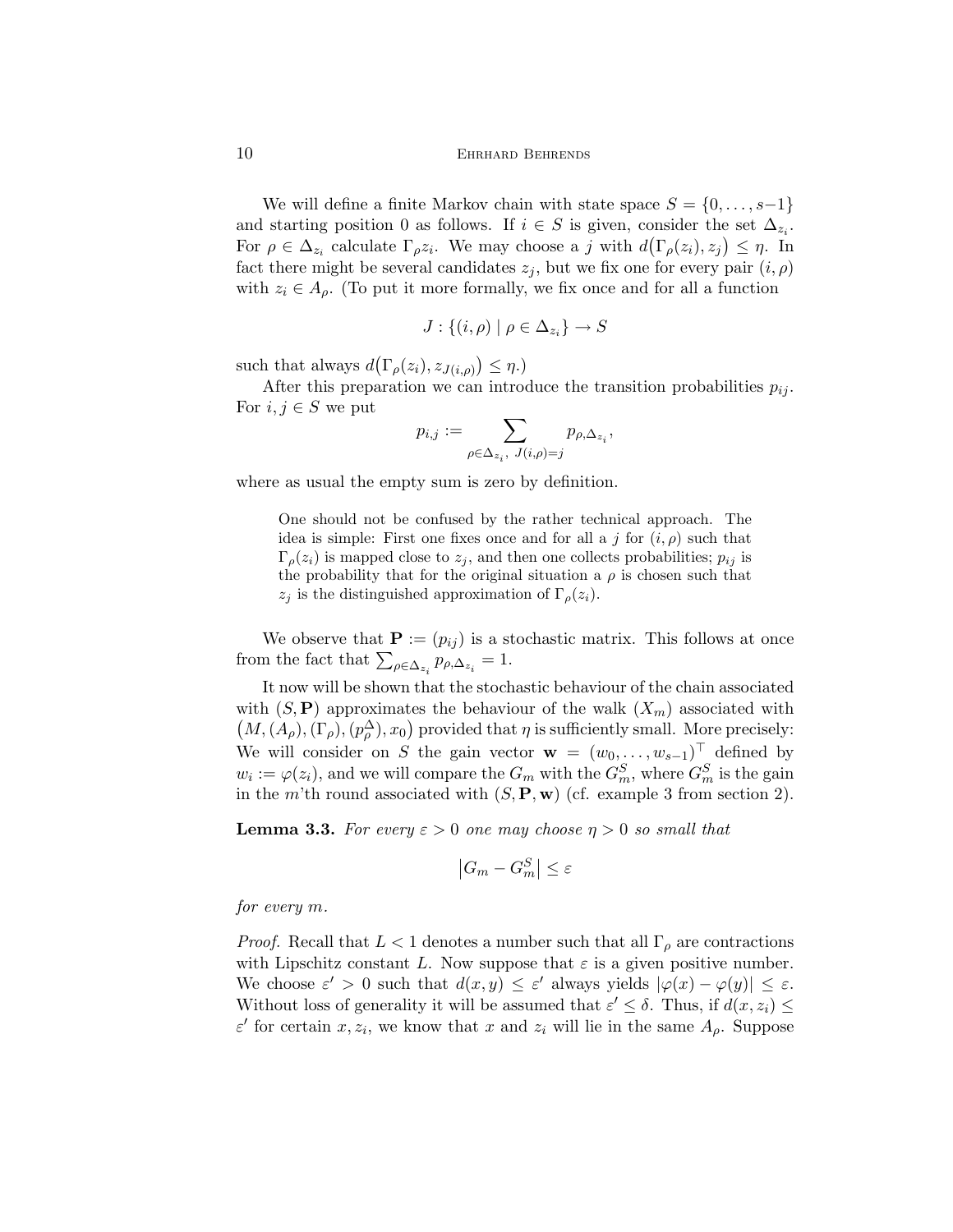that x is the position of the walk associated with  $(M,(A_{\rho}),(\Gamma_{\rho}),(p_{\rho,\Delta}),x_0)$ at some step. Then, to generate the next position, one has to consider  $\Delta_x$ and to choose one of these  $\rho$  according to the probabilities  $p_{\rho,\Delta_x}$ ; the next position then will be  $\Gamma_{\rho}(x)$ .

But  $d(x, z_i) \leq \varepsilon'$  so that  $d(\Gamma_\rho(x), \Gamma_\rho(z_i)) \leq L\varepsilon'.$  Thus, if it happens that  $\eta \leq (1-L)\varepsilon'$ , then  $d(\Gamma_\rho(x), z_j) \leq \varepsilon'$  for every j such that  $d(\Gamma_\rho(z_i), z_j) \leq \eta$ . In particular this applies for  $j = J(i, \rho)$ .

Therefore, under the assumption of  $\eta \leq (1-L)\varepsilon' \leq \delta$ , we have shown that the following assertion is true:

*Fact 1:* If  $d(x, z_i) \leq \varepsilon'$ , then with probability  $p_{i,j}$  the next position of the walk will be  $\varepsilon'$ -close to  $z_j$ .

It is this property which will be crucial for our proof. As an illustration let's compare  $G_m$  with  $G_m^S$  for  $m = 0$  and  $m = 1$ .

The case  $m = 0$  is simple. One has  $G_0 = \varphi(x_0)$  and  $G_0^S = \varphi(z_0)$ , and from  $d(x_0, z_0) \leq \eta \leq \varepsilon'$  it follows that  $|G_0 - G_0^S| \leq \varepsilon$ . To calculate  $G_1$  we observe that

$$
G_1 = \sum_{\rho \in \Delta_{x_0}} p_{\rho, \Delta} \varphi(x_\rho),
$$

where we have defined  $\Delta := \Delta_x$  and  $x_\rho := \Gamma_\rho(x_0)$ . Since  $\eta \leq \delta$  we have  $\Delta_{x_0} = \Delta_{z_0}$ . Thus we may represent  $\Delta_{x_0}$  as the disjoint union of the subsets

$$
\Delta_{z_0}^j := \{ \rho \in \Delta_{z_0} \mid J(0, \rho) = j \}, \ j = 0, \dots, s-1.
$$

For  $\rho \in \Delta_{z_0}^j$  we know by "fact 1" that  $x_\rho$  lies  $\varepsilon'$ -close to  $z_j$  so that

$$
|\varphi(x_{\rho}) - w_j| \le \varepsilon.
$$

It follows that

$$
G_1 = \sum_{j} \sum_{\rho \in \Delta_{z_0}^j} p_{\rho, \Delta} \varphi(x_{\rho})
$$
  
\n
$$
=_{\varepsilon} \sum_{j=0}^{s-1} \sum_{\rho \in \Delta_{z_0}^j} p_{\rho, \Delta} \varphi(z_j)
$$
  
\n
$$
= \sum_{j=0}^{s-1} \varphi(z_j) \sum_{\rho \in \Delta_{z_0}^j} p_{\rho, \Delta}
$$
  
\n
$$
= \sum_{j=0}^{s-1} \varphi(z_j) p_{0j}
$$
  
\n
$$
= G_1^S;
$$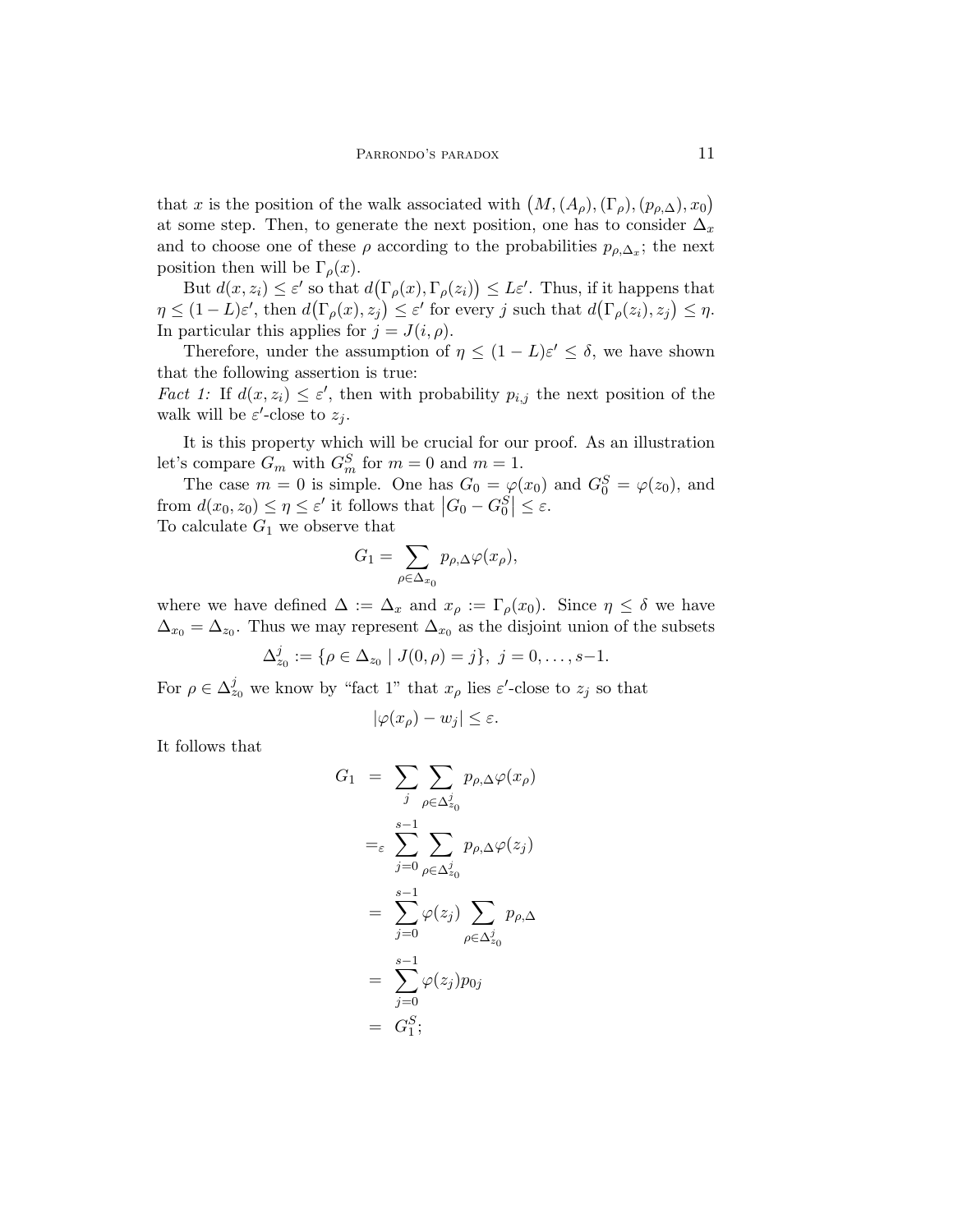here " $a = \varepsilon$  b" abbreviates the fact that  $|a - b| \leq \varepsilon$ . To deal with a general but fixed  $m$  we introduce some further notation:

- By  $R_m$  we mean the collection of all admissible sequences  $(\rho_1, \ldots, \rho_m);$ cf. lemma 2.2.
- $R_m^S$  is defined to be the collection of all  $(i_1, \ldots, i_m) \in S^m$  such that, for  $k = 0, \ldots, m - 1$ , there is a  $\rho \in \Delta_{z_k}$  such that  $i_{k+1} = J(i_k, \rho)$ .
- For  $i, j \in S$  we denote by  $\Delta_{z_i}^j$  the collection of the  $\rho \in \Delta_{z_i}$  such that  $J(i,\rho)=j.$
- If  $\rho_1, \ldots, \rho_l$  is admissible, then  $x_{\rho_1 \cdots \rho_l} := \Gamma_{\rho_l} \circ \cdots \circ \Gamma_{\rho_1}(x_0)$ .

Let  $(\rho_1, \ldots, \rho_m) \in R_m$  be given.  $\rho_1$  lies in  $\Delta_{x_0} = \Delta_{z_0}$  so that there is a unique  $i_1$  with  $\rho_1 \in \Delta_{z_0}^{i_1}$ . Then  $x_{\rho_1}$  is  $\varepsilon'$ -close to  $z_{i_1}$  so that  $\Delta_{x_{\rho_1}} = \Delta_{z_{i_1}}$ . Therefore there is a unique  $i_2$  with  $\rho_2 \in \Delta_{z_{i_1}}^{i_2}$ . Continuing this way we obtain a unique  $(i_1, \ldots, i_m) \in S^m$  with  $\rho_{l+1} \in \Delta_{z_{i_l}}^{i_{l+1}}$  for  $l = 0, \ldots, s-1^6$ . Since the i's are generated by the  $\rho$ 's it is clear that  $(i_1, \ldots, i_m)$  lies in  $R_m^S$ , and in this way we have constructed a map  $\psi: R_m \to R_m^S$  which will be used to relate  $G_m$  with  $G_m^S$ .

What will be needed in the sequel is summarized here as

*Fact 2:* (i)  $\psi$  is onto.

(ii) If  $\psi(\rho_1,\ldots,\rho_m)=(i_1,\ldots,i_m)$  holds, then  $d(x_{\rho_1\cdots\rho_m},z_{i_m})\leq \varepsilon'.$ (iii) For every  $(i_1, \ldots, i_m) \in R_m^S$  one has

$$
\sum_{\nu_{\rho_1,\Delta_{x_0}} p_{\rho_2,\Delta_{x_{\rho_1}}}\cdots p_{\rho_m,\Delta_{x_{\rho_1}\cdots\rho_{m-1}}}=p_{0,i_1}p_{i_1,i_2}\cdots p_{i_{m-1},i_m},
$$

where the sum runs through the  $(\rho_1, \ldots, \rho_m) \in R_m$  with  $\psi(\rho_1, \ldots, \rho_m) =$  $(i_1,\ldots,i_m).$ 

((i) follows immediately from the definition of  $G_m^S$  and (ii) can be proved by an m-fold application of fact 1. For the proof on (iii) one proceeds by induction. In the case  $m = 1$  the claim reduces to the definition of the  $p_{0,i_1}$ , and for the proof of the induction step  $m \to m+1$  one only has to observe that  $R_m = \{(\rho_1, \ldots, \rho_m) | (\rho_1, \ldots, \rho_{m+1}) \in R_{m+1}\}\$ and  $R_m^S = \{(i_1, \ldots, i_m) |$  $(i_1, \ldots, i_{m+1}) \in R_{m+1}^S$ .

We now are able to complete the proof of the lemma. The explicit form of  $G_m$  is

$$
G_m = \sum_{(\rho_1,\ldots,\rho_m)\in R_m} p_{\rho_1,\Delta_{x_0}} p_{\rho_2,\Delta_{x_{\rho_1}}} \cdots p_{\rho_m,\Delta_{x_{\rho_1}\cdots\rho_{m-1}}} \varphi(x_{\rho_1\cdots\rho_m}).
$$

<sup>&</sup>lt;sup>6</sup>We have to put  $i_0 := 0$  here.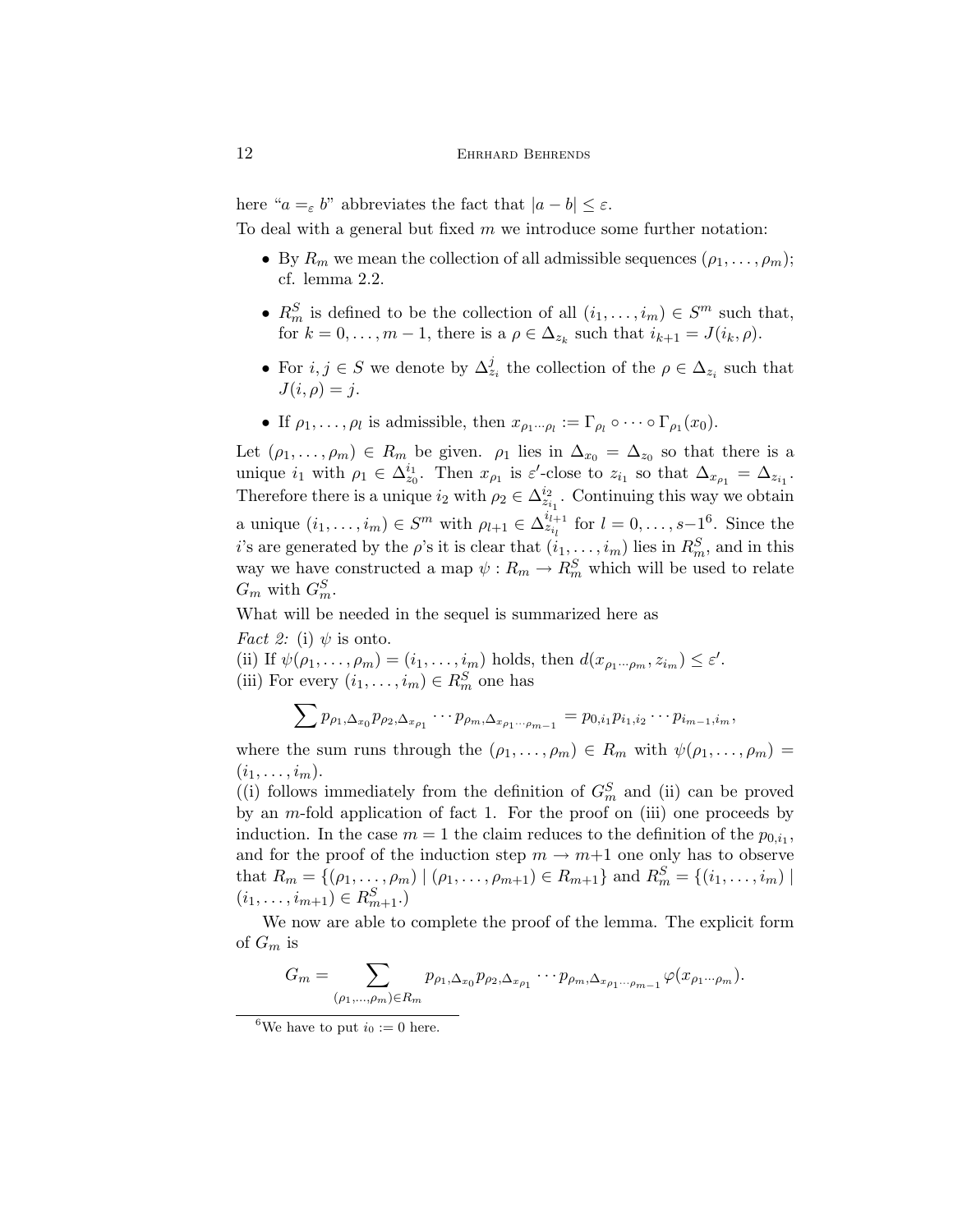We split this sum as

$$
\sum_{(\rho_1,\ldots,\rho_m)\in R_m} = \sum_{(i_1,\ldots,i_m)\in R_m^S} \sum_{\psi(\rho_1,\ldots,\rho_m)=(i_1,\ldots,i_m)}
$$

In each of the summands associated with a particular  $(i_1, \ldots, i_m)$  we replace  $\varphi(x_{\rho_1\cdots\rho_m})$  by  $\varphi(z_{i_m})$  which causes (by (ii)) an overall error of at most  $\varepsilon$ . In this way we arrive at

$$
G_m =_{\varepsilon} \sum_{(i_1, ..., i_m) \in R_m^S} \varphi(z_{i_m}) \sum_{\psi(\rho_1, ..., \rho_m) = (i_1, ..., i_m)} p_{\rho_1, \Delta_{x_0}} p_{\rho_2, \Delta_{x_{\rho_1}}} \cdots p_{\rho_m, \Delta_{x_{\rho_1} \cdots \rho_{m-1}}}
$$
  
= 
$$
\sum_{(i_1, ..., i_m) \in R_m^S} \varphi(z_{i_m}) p_{0, i_1} p_{i_1, i_2} \cdots p_{i_{m-1}, i_m} \varphi(z_{i_m})
$$
  
= 
$$
G_m^S.
$$

This completes the proof of the lemma.  $\Box$ 

Proof of proposition 3.1: The proof can now easily be given by combining the preceding lemma with the fact that in the case of finite Markov chains with reward one always observes an eventually quasiperiodic behaviour (cf. example 3 in section 2).

#### 4. Counterexamples

In this section we investigate in detail two examples which show how complicated the walk can behave if the  $A_{\rho}$  are not clopen.

In example 1 we describe a situation where the sequence  $(G_m)$  of expectations oscillates in an arbitrarily prescribed way between zero and one. In particular it follows that one cannot guarantee that  $(G_m)$  is Cesáro convergent as it would be if some ergodicity results could be applied.

More precisely, we will prove the following

**Proposition 4.1.** Let arbitrary integers  $n_1, m_1, n_2, m_2 \geq 2$  be given. Then there exist M,  $x_0 \in M$ , closed sets  $A_0, A_1$  with  $M = A_0 \cup A_1$ , contractions  $\Gamma_0: A_0 \to M, \Gamma_1: A_1 \to M$  and a continuous function  $\varphi: M \to R$  such that the sequence  $(G_m)$  of gains associated with  $(M, x_0, A_0, A_1, \Gamma_0, \Gamma_1, \varphi)^7$ oscillates as follows:

.

<sup>&</sup>lt;sup>7</sup>For  $x \in A_0 \cap A_1$  one proceeds with equal probability by using  $\Gamma_0$  or  $\Gamma_1$ , but this will not be relevant for our example.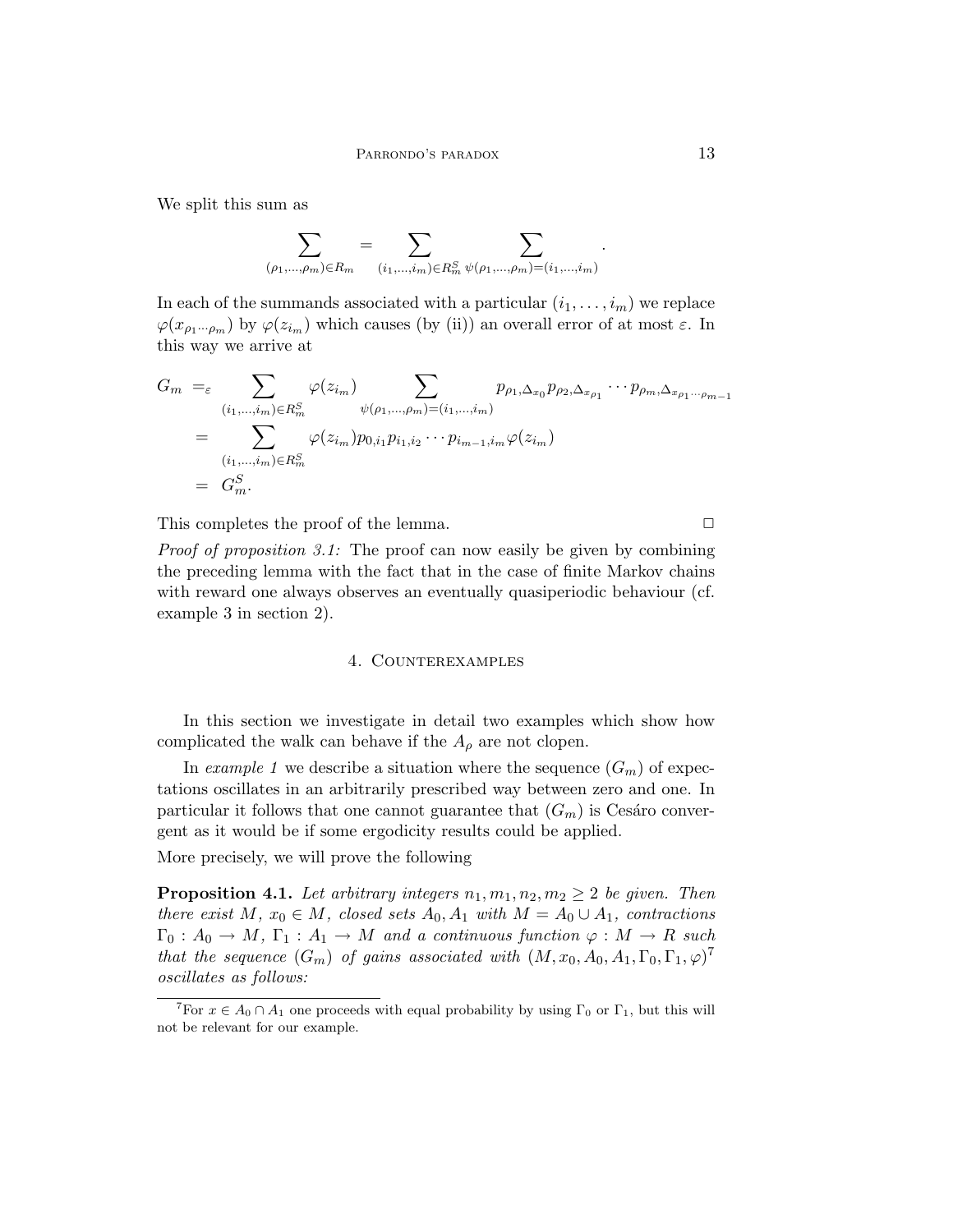- $G_0 = 0$ , and  $G_1 = \cdots = G_{n_1} = 1$ ;
- $G_{n_1+1} = \cdots = G_{n_1+m_1} = 0;$
- then  $G_{n_1+m_1+1} = \cdots = G_{n_1+m_1+n_2} = 1$ , etc.

*Proof.* Define  $M := \{0,1\}^{\mathbb{N}},$  i.e. the elements of M are sequences containing only 0's and 1's. A typical element will be written as  $(a_1a_2\cdots)$ , as in the case of decimal representations of rational numbers we overline elements of the sequence to indicate that these elements are repeated again and again<sup>8</sup>.

M is provided with the following metric: if  $x = (a_1 a_2 \cdots)$  and  $y =$  $(b_1b_2\cdots)$  are arbitrary elements of M with  $x \neq y$ , then  $d(x,y) := 2^{-k}$ , where k is the smallest index i with  $a_i \neq b_i$ . (Thus M is essentially the usual Cantor discontinuum; it will, however, be more convenient to work with the product representation.)

Let the  $n_k, m_k$  be given. We will construct two continuous functions  $\varphi_0, \varphi_1 : M \to \mathbb{R}$  such that, with  $x_0 = (01)$ , the sets

$$
A_0 := \{x \mid \varphi_0(x) \ge \varphi_1(x)\}, \ A_1 := \{x \mid \varphi_0(x) \le \varphi_1(x)\},
$$

the contractions

$$
\Gamma_0: A_0 \to M, (a_1 a_2 \cdots) \mapsto (0 a_1 a_2 \cdots),
$$
  

$$
\Gamma_1: A_1 \to M, (a_1 a_2 \cdots) \mapsto (1 a_1 a_2 \cdots)
$$

and the map  $\varphi : (a_1 a_2 \cdots) \mapsto a_1$  have the desired properties. Note that  $\Gamma_0$ and  $\Gamma_1$  are shifts to the right, as the first element one has to add "0" or "1", respectively. These maps satisfy  $d(\Gamma_i x, \Gamma_i y) = d(x, y)/2$  so that they are in fact contractions.

We begin by describing the idea of our construction. First  $\varphi_0$  and  $\varphi_1$ will be defined at  $x_0$ .  $\varphi_0(x_0)$  and  $\varphi_1(x_0)$  will be close to zero with  $\varphi_0(x_0)$  <  $\varphi_1(x_0)$ . Thus the next position of the walk is  $x_1 = \Gamma_1(x_0) = (101)$ , and  $G_0 = \varphi(x_0) = 0$ . (In this and in the following steps the walk will never be in  $A_0 \cap A_1$ . Therefore it will never happen that for the next position one has to make a random decision whether to apply  $\Gamma_0$  or  $\Gamma_1$  so that our "random" walk will be in fact deterministic.) At  $x_1$  the function  $\varphi_1$  is slightly larger than  $\varphi_0$ . Thus  $\Gamma_1$  has to be applied again to come do  $x_3 = (11\overline{01})$ . One continues in a similar way until  $\Gamma_1$  has been applied  $n_1$  times. The position is then  $x_{n_1} = (1 \cdots 1)$  (with  $n_1$  1's at the beginning), and the

 ${}^{8}E.g., (0011\overline{01})$  stands for  $(001101010101 \cdots)$ .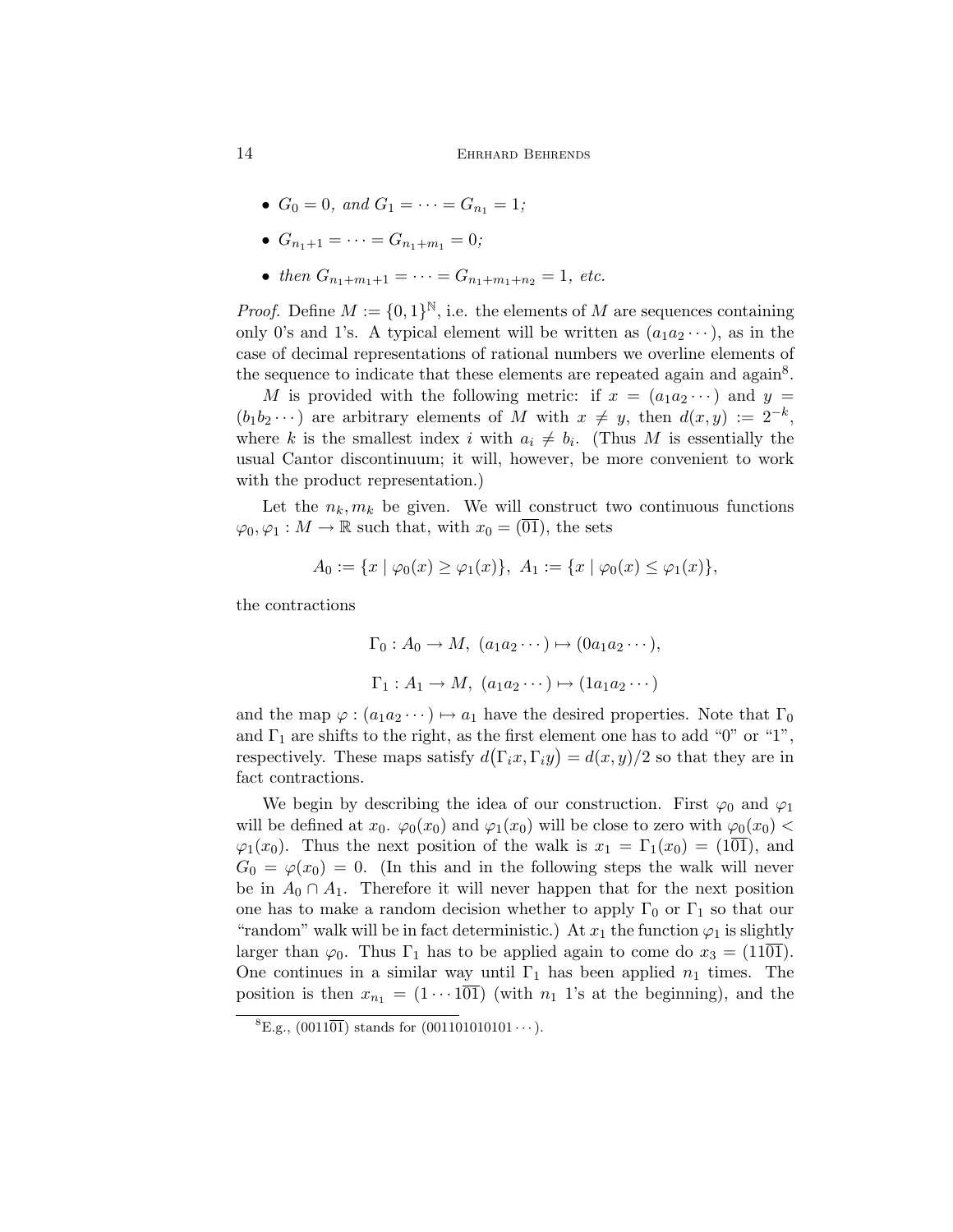gains are  $G_1 = \cdots = G_{n_1} = 1$ . At  $x_{n_1}$  the function  $\varphi_0$  is slightly larger than  $\varphi_1$ . Therefore  $x_{n_1} \in A_0$ , and consequently  $x_{n_1+1} = (01 \cdots 101)$  and  $G_{n_1+1} = 0$ . There again  $\varphi_0$  dominates  $\varphi_1$  so that  $\Gamma_0$  will be used once more. After  $m_1-1$  further steps we will arrive at  $x_{n_1+m_1} = (0 \cdots 01 \cdots 101)$  (with  $m_1$  zeroes at the beginning). There  $\varphi_1$  is the larger function which yields  $x_{n_1+m_1+1} = (10 \cdots 01 \cdots 101).$ 

The next  $n_2 - 1$  steps will also be done by applying  $\Gamma_1$ , then follow  $m_2$ steps with  $\Gamma_0$ ,  $n_3$  steps with  $\Gamma_1$  etc.

Since our walk is deterministic the number  $G_m$  always equals  $\varphi(x_m)$ . Thus  $(G_m)$  oscillates as desired.

It remains to show that  $\varphi_0$  and  $\varphi_1$  with the above properties really can be constructed. Let  $x_1, x_2, \ldots$  the positions of the walk of our heuristic approach:

$$
x_1 = (10\overline{1}), x_2 = (11\overline{01}), \ldots, x_{n_1} = (1 \cdots 1\overline{01}),
$$
  
 $x_{n_1+1} = (01 \cdots 1\overline{01}), \ldots, x_{n_1+m_1} = (0 \cdots 01 \cdots 1\overline{01}),$ 

 $x_{n_1+m_1+1} = (10 \cdots 01 \cdots 101), \ldots, x_{n_1+m_1+n_2} = (1 \cdots 10 \cdots 0 \cdots 01 \cdots 101),$ 

etc. The set of elements in the first resp. second resp. . . . line will be denoted by  $\Delta_1, \tilde{\Delta}_1, \Delta_2, \ldots$  We we observe that the elements  $x_0, x_1, x_2, \ldots$ are pairwise different. But more is true:

- $d(x_0, x_n) \geq 1/2^3 =: \varepsilon_0$  for  $n \geq 1$  since by construction  $x_0$  and  $x_n$  have at most the first two digits in common. (Here it is important that we assume that the  $n_k, m_k$  are larger than one.)
- $d(x_i, x_j) \geq 1/2^{n_1+1} =: \varepsilon_1$  for  $i \in \Delta_1$  and  $j \in \mathbb{N}, j \neq i$ .
- $d(x_i, x_j) \geq 1/2^{n_1+m_1+1} =: \tilde{\varepsilon}_1$  for  $i \in \tilde{\Delta}_1$  and  $j \in \mathbb{N}, j \neq i$ .
- $d(x_i, x_j) \geq 1/2^{n_1+m_1+n_2+1} =: \varepsilon_2$  for  $i \in \Delta_2$  and  $j \in \mathbb{N}, j \neq i$ .
- $\bullet$  ...

Denote, for  $x \in M$  and  $\delta > 0$ , by  $\varphi_{x,\delta}: M \to \mathbb{R}$  the "hat function"

$$
\varphi_{x,\delta}(y) := \max\{0,\delta - d(x,y)\}.
$$

 $\varphi_{x,\delta}$  is a nonnegative Lipschitz function, the support is contained in the set  $\{y \mid d(x,y) \leq \delta\}$ , and  $\varphi_{x,\delta}(x)$  is strictly positive.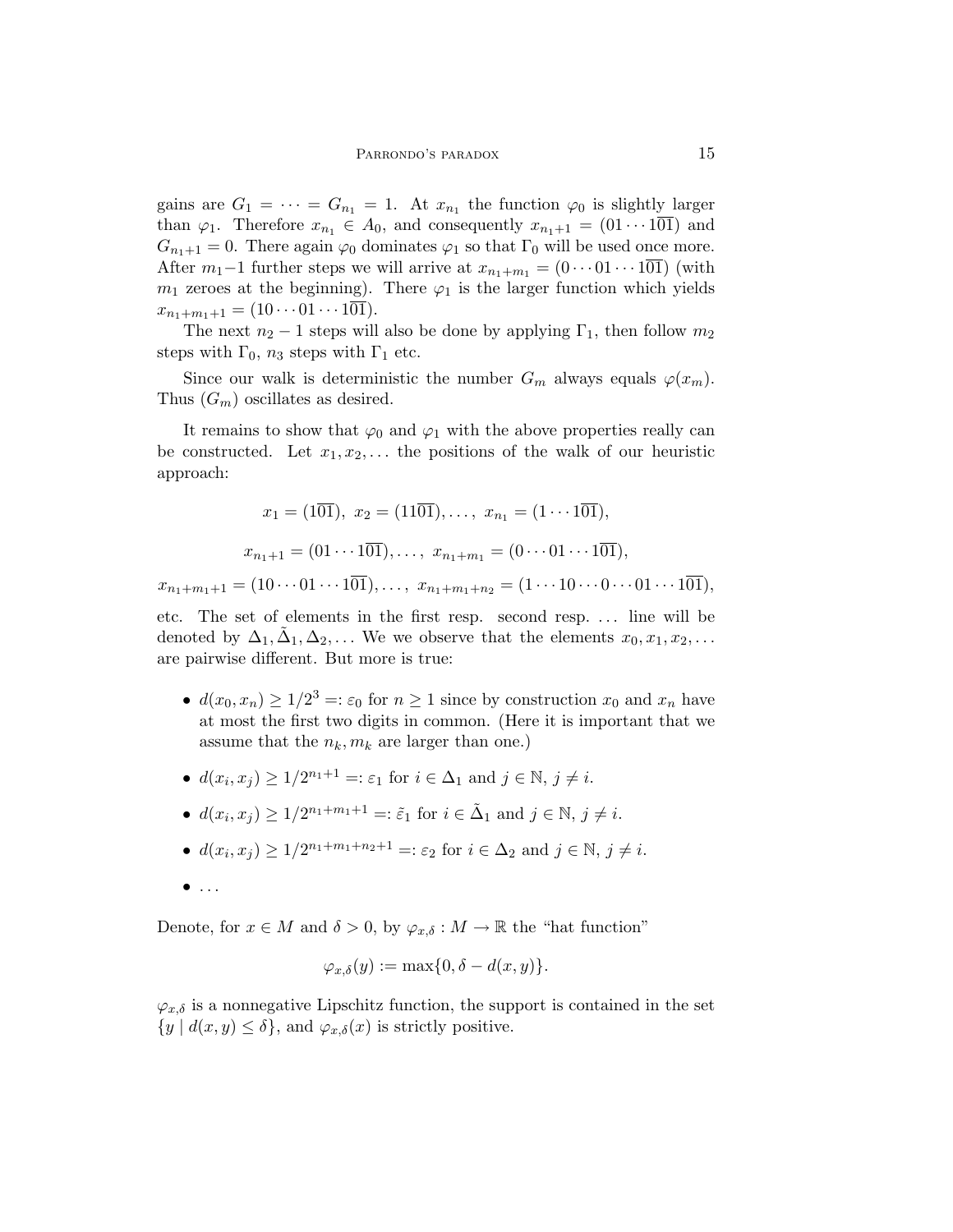We put  $\delta_0 := \epsilon_0/2$ , and we start our construction by first setting

$$
\varphi_0:=0, \ \varphi_1:=\varphi_{x_0,\delta_0}.
$$

This guarantees that the first step of the walk is as it should be: we pass from  $x_0$  to  $x_1$ . However, the definition of  $\varphi_1$  and  $\varphi_2$  will have to be refined to have control also over the next steps. As a second approximation to the final definition we put

$$
\varphi_0 := \varphi_{x_{n_1},\delta_1},
$$
  

$$
\varphi_1 := \varphi_{x_0,\delta_0} + \varphi_{x_1,\delta_1} + \varphi_{x_2,\delta_1} + \dots + \varphi_{x_{n_1-1},\delta_1},
$$

where  $\delta_1 := \varepsilon_1/2$ . With this definition the first  $n_1$  steps of the walk are as they are supposed to be, and it should be clear how to proceed. Next one adds (with  $\tilde{\delta}_1 := \tilde{\varepsilon}_1/2$ )  $\varphi_{x_{n_1+1},\tilde{\delta}_1}$ ,  $\varphi_{x_{n_1+2},\tilde{\delta}_1}$ , ...,  $\varphi_{x_{n_1+m_1-1},\tilde{\delta}_1}$  to the present  $\varphi_0$  and  $\varphi_{x_{n_1+m_1},\tilde{\delta}_1}$  to  $\varphi_1$ . Then one works with  $\delta_2 := \varepsilon_2/2$  and the  $x_{n_1+m_1+1}, \ldots, x_{n_1+m_1+n_2}$  etc. The final definitions are as follows:

$$
\varphi_0 := \varphi_{x_{n_1},\delta_1} + \varphi_{x_{n_1+1},\tilde{\delta}_1} + \cdots + \varphi_{x_{n_1+m_1-1},\tilde{\delta}_1} +
$$
  
\n
$$
+ \varphi_{x_{n_1+m_1+n_2},\delta_2} + \varphi_{x_{n_1+m_1+n_2+1},\tilde{\delta}_2} + \cdots + \varphi_{x_{n_1+m_1+n_2+m_2-1},\tilde{\delta}_2} +
$$
  
\n
$$
\vdots
$$
  
\n
$$
\varphi_1 := \varphi_{x_0,\delta_0} + \varphi_{x_1,\delta_1} + \varphi_{x_2,\delta_1} + \cdots + \varphi_{x_{n_1-1},\delta_1} +
$$
  
\n
$$
+ \varphi_{x_{n_1+m_1},\tilde{\delta}_1} + \varphi_{x_{n_1+m_1+1},\delta_2} + \cdots + \varphi_{x_{n_1+m_1+n_2-1},\delta_2} +
$$
  
\n
$$
+ \cdots
$$

These functions have the claimed properties: that they generate the walk  $x_0, x_1, \ldots$  is clear from the construction, and they are continuous since the  $\varphi_{x,\delta}$ -functions which occur here have mutually disjoint support.  $\Box$ 

One might suspect that the strange behaviour of the walk in the preceding example was possible only since the sets  $A_1, A_2$  are rather complicated. But also in much simpler situations a nonperiodic behaviour of the sequence  $(G_m)$  can be observed as the following example shows.

We put  $M = [0, 1], \Gamma_0: x \mapsto x/3, \Gamma_1: x \mapsto (x + 2)/3, A_0 := \{x \ge a_0\},\$  $A_1 = \{x \le a_0\}, x_0 = 1/3$ ; here  $a_0 \in M$  is fixed. It will turn out that the behaviour of the walks associated with this setting very subtly depend on the choice of  $\mathbf{a}_0$ .

The  $\Gamma_{\rho}$  are such that the walks of the system stay in the Cantor discontinuum. It will be convenient to pass to the more appropriate representation from proposition 4.1. The present situation translates as follows: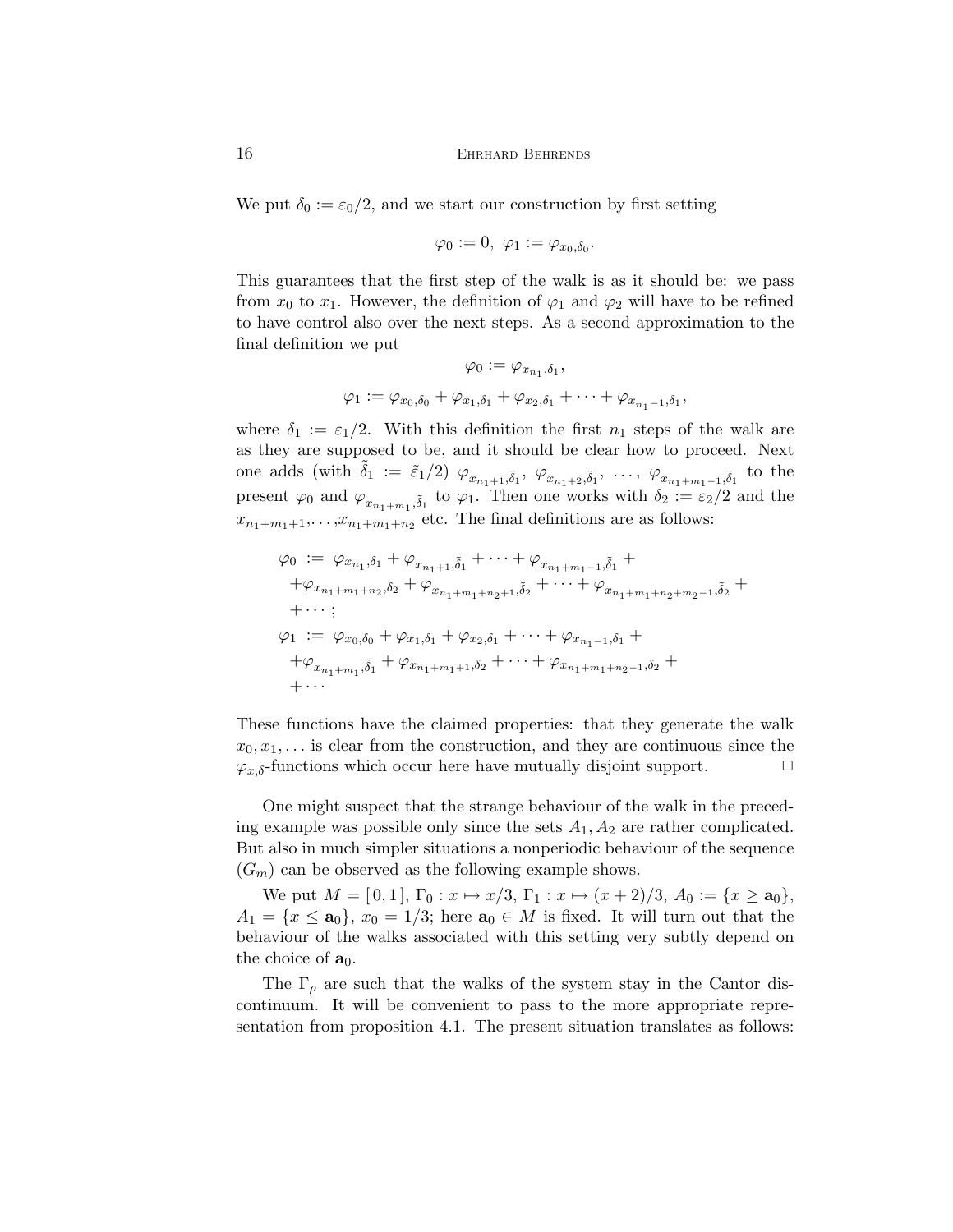M and  $\Gamma_0$ ,  $\Gamma_1$  are as in 4.1, M is provided with the lexicographic order " $\leq$ ",  $\mathbf{a}_0 = (a_1, a_2, \ldots) \in M$  is fixed,  $A_0 = \{x \geq \mathbf{a}_0\}$ ,  $A_1 = \{x \leq \mathbf{a}_0\}$ , and  $x_0 = (0\bar{1})$ . In addition we will consider the reward function  $\varphi$  defined as in the preceding example by  $(a_1 a_2 \cdots) \mapsto a_1$ .

As in proposition 4.1 we only will meet situations where the walk avoids  $A_0 \cap A_1$  so that it will be deterministic.

Consider, as a first example, the case  $\mathbf{a}_0 = (\overline{011})$ .  $x_0$  lies in  $A_0$  so that the next position is  $(001)$ . This element is smaller than  $a_0$  so that we proceed to (1001). This is in  $A_0$ , and we arrive at (01001). The next steps are

 $(10100\overline{1}), (010100\overline{1}), (1010100\overline{1}), (01010100\overline{1}), (101010100\overline{1}),$ 

and it is clear how this sequence continues: "0" and "1" alternate as the first new entry. Therefore the walk is essentially periodic, it oscillates between (01) and (10) with an error which tends to zero. As a consequence the sequence  $(G_m)$  of expected gains is eventually quasiperiodic for any continuous  $\varphi$ , in our case we even have  $(G_m) = (1, 0, 1, 0, 1, 0, 1, 0, \ldots)^9$ .

Strangely enough, the behaviour for this particular choice of  $a_0$  is not exceptional. On the contrary, all random choices which we have investigated have generated rather short periodic patterns. Therefore it was tempting to conjecture that one always would have this periodicity.

The reader is invited to start with some  $a_0$  and to consider the walk as the following "game": one starts with  $(0\bar{1})$ , and one writes a "0" (resp. a "1") in front of the present sequence if it is larger (resp. smaller) than  $a_0$ .

One can be sure that after a short time a simple periodic 0-1-pattern is repeated again and again.

In fact there exist  $a_0$  which give rise to a more complicated behaviour:

**Proposition 4.2.** There exist uncountably many  $a_0$  such that the 0-1-pattern generated by the associated walk is not periodic

*Proof.* Let  $\mathbf{a}_0 \in M$  be fixed.  $\mathbf{a}_0 = (a_1 a_2 \cdots)$  will be constructed such that the 0-1-Pattern defined by the first entries of the  $x_m$ , which are by the definition of  $\varphi$  just the  $G_m$  – coincide with the  $a_1, a_2, \ldots$  As a simple example consider  $\mathbf{a}_0 = (\overline{10})$  which really gives rise to

 $x_1 = (10\overline{1}), x_2 = (010\overline{1}), x_3 = (1010\overline{1}), \dots$ 

<sup>&</sup>lt;sup>9</sup>Note that the walk is deterministic so that  $G_m = \varphi(x_m)$ , where  $x_m$  denotes the position at "time" m.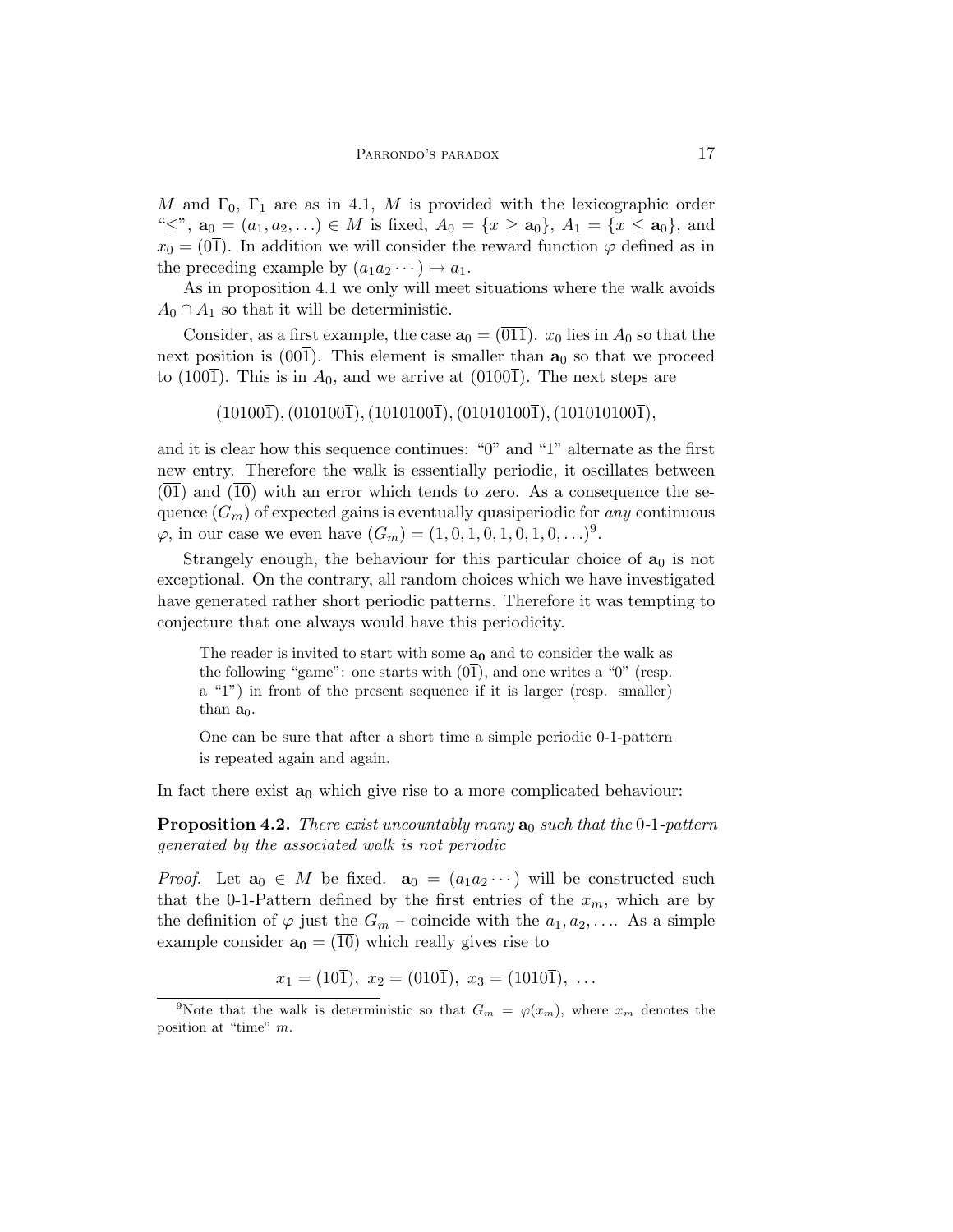We call  $\mathbf{a}_0$  self-generating if  $G_m = a_m$  for every m. The idea is to construct self-generating  $a_0$  with longer and longer periods and to define the ultimate  $a_0$  by a diagonal procedure.

Let  $n_1, n_2, \ldots \in \mathbb{N}$  be arbirarily given. By  $A^{1,n_1}$  we denote the finite sequence  $1 \cdots 10$  with  $n_1$  ones at the beginning. It is easy to check that  $\mathbf{a_0}^{(1)} = (\overline{A^{1,n_1}})$  is self-generating<sup>10</sup>.

Next we define  $A^{2,n_2}$ : this sequence starts with  $n_2$  copies of  $A^{1,n_1+1}$  and terminates with one copy of  $A^{1,n_1}$ . With  $A^{2,n_2}$  we define the self-generating  $\mathbf{a_0}^{(2)}$  as  $(\overline{A^{2,n_2}})$ . Similarly we continue:  $A^{3,n_3}$  is glued together from  $n_3$ copies of  $A^{2,n_2+1}$  and one copy of  $A^{2,n_2}$ , and  $\mathbf{a}_0^{(3)} = (\overline{A^{3,n_3}})$ . This sequence is also self-generating.

In general, we construct  $A^{k+1,n_{k+1}}$  by starting with  $n_{k+1}$  copies of  $A^{k,n_k+1}$ and terminating with one  $A^{k,n_k}$ ;  $\mathbf{a}_0^{(k+1)}$  $\binom{k+1}{0}$  then is  $(A^{k+1,n_{k+1}})$ , this is a selfgenerating sequence<sup>11</sup>.

Finally, if all  $\mathbf{a}_0^{(k)}$  $\binom{k}{0}$  have been constructed, we define  $\mathbf{a}_0$  such that the k'th entry of  $a_0$  is the k'th entry of  $a_0^{(k)}$  $\binom{k}{0}$  for every k. In this way we arrive at a sequence where the first k entries of the  $x_n$  coincide with first entries of  $A^{k,n_k}$  for every k, in particular no periodic pattern will be generated.

We note that there are uncountably many choices for  $n_1, n_2, \ldots$ , and therefore the proof of the proposition is complete.  $\Box$ 

Remark: The sequence  $(G_m)$  is not periodic in these examples. However, the average reward for the first  $m$  rounds is just the proportion of 1's in the first m digits of  $a_0$ . This converges for our particular  $a_0$  so that the  $(G_m)$ are always Cesáro convergent here.

The situations described in the preceding proposition are intermediate between the rather predictable behaviour of the sequence  $(G_m)$  in the case of clopen  $A_{\rho}$  and the chaotic  $(G_{m})$  of proposition 4.1. It is an open problem whether "very chaotic" walks can exist in the case of "reasonable"  $\Gamma_{\rho}, A_{\rho}$ and  $\varphi$ . Of particular interest would be the answer for the case of compact convex  $M, A_1, \ldots, A_r$  and continuous and affine  $\Gamma_1, \ldots, \Gamma_r$ . These conditions are satisfied when treating the collective Parrondo games which have motivated the present investigations. (We note that for the original paradox the reduced chain has clopen  $A_{\rho}$  but games which lead to non-periodic walks as in proposition 4.2 can easily be found.)

<sup>&</sup>lt;sup>10</sup>Here and in the sequel we use freely the overline notation to denote periodic repetition. For example, for  $n_1 = 4$  one has  $\mathbf{a}_0^{(1)} = (11110111101111011110...)$ .

 $11$ The proof is elementary but lengthy, it is omitted here.